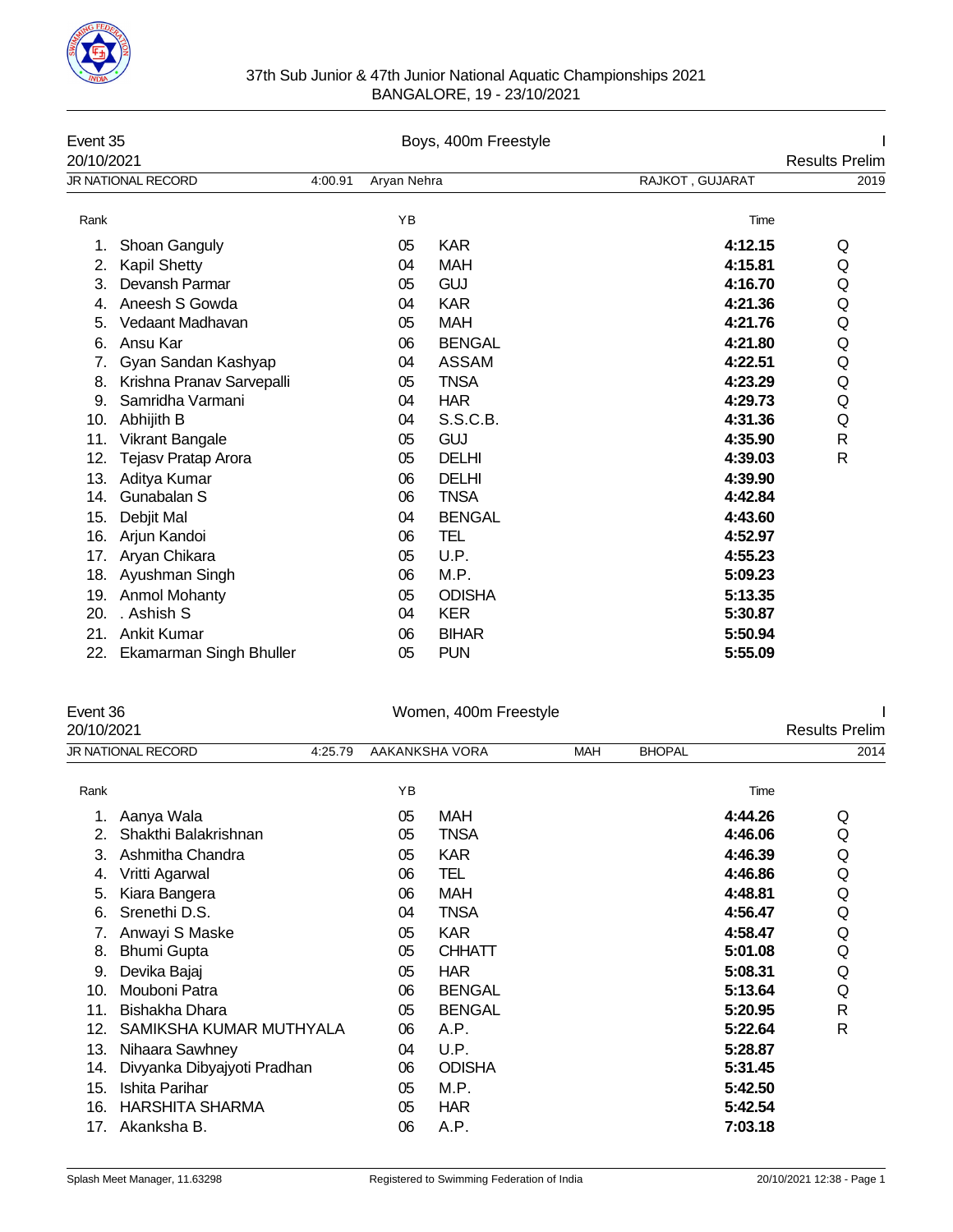

### 37th Sub Junior & 47th Junior National Aquatic Championships 2021 BANGALORE, 19 - 23/10/2021

| Event 37<br>20/10/2021 |                           |         |               | Boys, 200m Butterfly |                 | <b>Results Prelim</b> |
|------------------------|---------------------------|---------|---------------|----------------------|-----------------|-----------------------|
|                        | <b>JR NATIONAL RECORD</b> | 2:09.34 | Shoan Ganguly |                      | RAJKOT, GUJARAT | 2019                  |
| Rank                   |                           |         | YB            |                      | Time            |                       |
|                        | Deva Ganesh N             |         | 07            | A.P.                 | 2:19.53         | Q                     |
| 2.                     | Niranjan Karthik B        |         | 07            | <b>KAR</b>           | 2:21.82         | Q                     |
| 3.                     | Aarush Zala               |         | 08            | <b>GUJ</b>           | 2:23.44         | Q                     |
| 4.                     | Anish Swarnakar           |         | 07            | <b>BENGAL</b>        | 2:23.82         | Q                     |
| 5.                     | Steve Jeff Lobo           |         | 07            | <b>KAR</b>           | 2:25.52         | Q                     |
| 6.                     | Rishwanth M.S.            |         | 07            | <b>TNSA</b>          | 2:31.57         | Q                     |
| 7.                     | <b>MAYANK JOON</b>        |         | 07            | <b>HAR</b>           | 2:32.05         | Q                     |
| 8.                     | Vignesh Ganesh            |         | 07            | <b>TNSA</b>          | 2:35.28         | Q                     |
| 9.                     | Atharvraj Patil           |         | 08            | <b>MAH</b>           | 2:36.28         | Q                     |
| 10.                    | Avishek Saha              |         | 09            | <b>BENGAL</b>        | 2:40.01         | Q                     |
| 11.                    | Shubham Joshi             |         | 08            | <b>MAH</b>           | 2:41.22         | R                     |
| 12.                    | Saksham Malik             |         | 08            | <b>HAR</b>           | 2:52.17         | R                     |
| 13.                    | Dhruv Khandelwal          |         | 08            | M.P.                 | 2:52.28         |                       |
| 14.                    | <b>Kartikey Bahl</b>      |         | 08            | <b>PUN</b>           | 2:53.92         |                       |
| 15.                    | Abhay Prakash Sahu        |         | 07            | <b>CHHATT</b>        | 2:54.26         |                       |
| 16.                    | Anshuman Merli            |         | 07            | <b>ODISHA</b>        | 3:12.97         |                       |

| Event 38   |                           |         |    | Girls, 200m Butterfly |                 |                       |
|------------|---------------------------|---------|----|-----------------------|-----------------|-----------------------|
| 20/10/2021 |                           |         |    |                       |                 | <b>Results Prelim</b> |
|            | <b>JR NATIONAL RECORD</b> | 2:23.67 |    | APEKSHA FERNANDES     | RAJKOT, GUJARAT | 2019                  |
| Rank       |                           |         | ΥB |                       | Time            |                       |
|            | Rithika B M               |         | 07 | <b>KAR</b>            | 2:34.43         | Q                     |
| 2.         | Dhriti Ahirwal            |         | 07 | <b>MAH</b>            | 2:37.36         | Q                     |
| 3.         | Hashika Ramachandra       |         | 08 | <b>KAR</b>            | 2:38.76         | Q                     |
| 4.         | Roshini B                 |         | 08 | <b>TNSA</b>           | 2:47.74         | Q                     |
| 5.         | Mokshitha Addanki         |         | 08 | TEL                   | 2:47.93         | Q                     |
| 6.         | Raghvi Ramanujan          |         | 08 | MAH                   | 2:50.77         | Q                     |
|            | Ananya Jana               |         | 07 | <b>BENGAL</b>         | 2:53.03         | Q                     |
| 8.         | Alamkruthi B              |         | 09 | A.P.                  | 2:57.55         | Q                     |
| 9.         | Nitika Saini              |         | 08 | DELHI                 | 3:02.59         | Q                     |
| 10.        | Viha Jani                 |         | 08 | GUJ                   | 3:03.75         | Q                     |
| 11.        | Prathama Biswas           |         | 07 | <b>BENGAL</b>         | 3:08.29         | R                     |
| 12.        | . Tomina Aan Roy          |         | 08 | <b>KER</b>            | 3:17.51         | R                     |
| 13.        | Roshni Joseph A           |         | 08 | TNSA                  | 3:54.06         |                       |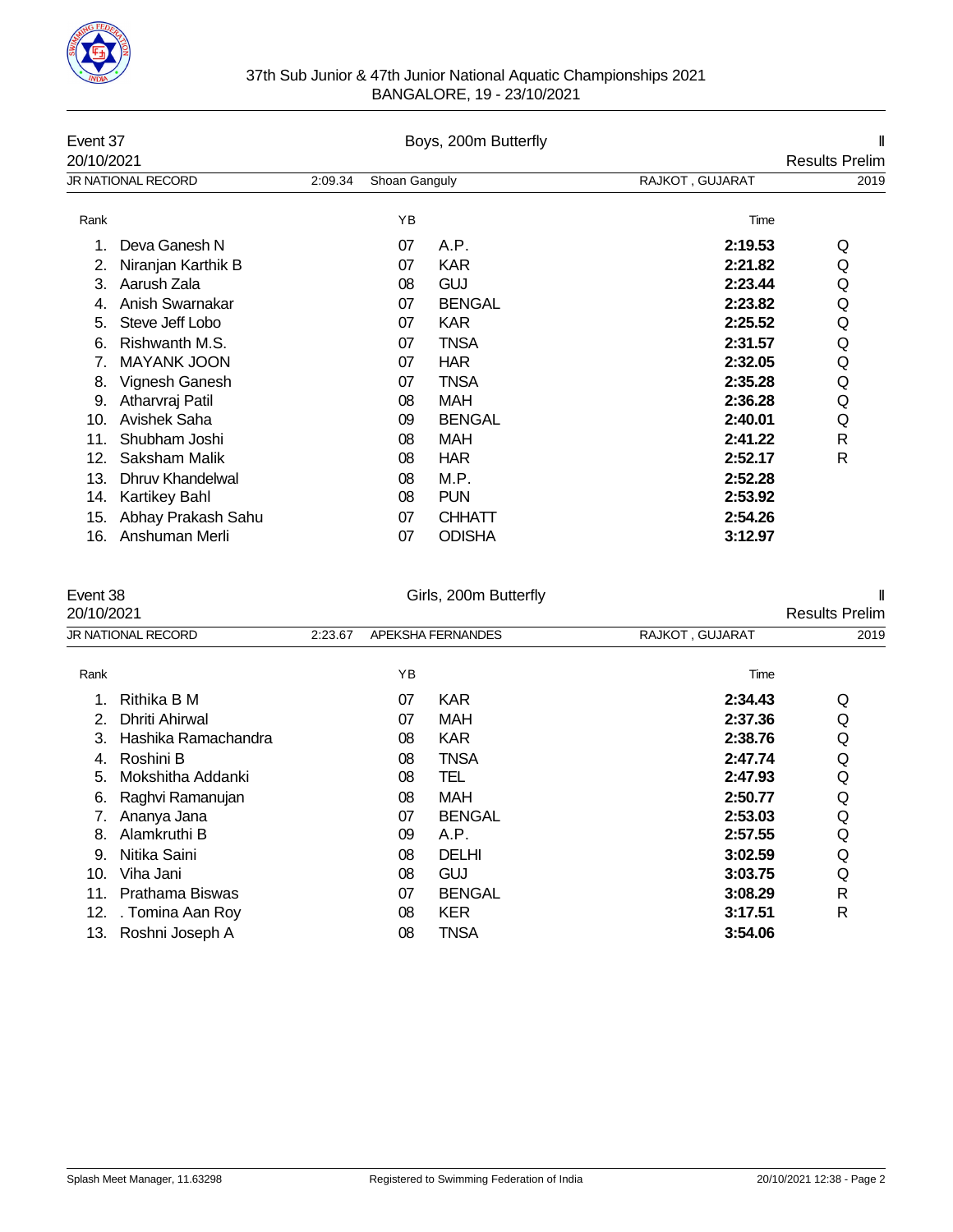

| Event 39<br>20/10/2021 |                           |    | Boys, 400m Freestyle |         | Ш<br><b>Results Prelim</b> |
|------------------------|---------------------------|----|----------------------|---------|----------------------------|
| Rank                   |                           | YB |                      | Time    |                            |
| 1.                     | Yagna Sai M               | 10 | A.P.                 | 5:05.39 | Q                          |
| 2.                     | Aaditya Ghag              | 10 | <b>MAH</b>           | 5:08.37 | Q                          |
| 3.                     | Dhrupad Ramakrishna       | 10 | <b>KAR</b>           | 5:09.13 | Q                          |
| 4.                     | Rakshan P                 | 10 | <b>KAR</b>           | 5:09.46 | Q                          |
| 5.                     | Yashaswi Nune             | 10 | TEL                  | 5:11.62 | Q                          |
| 6.                     | Gowtham Chirumamilla      | 10 | TEL                  | 5:19.10 | Q                          |
| 7.                     | Jassh Raikundalia         | 10 | <b>MAH</b>           | 5:20.63 | Q                          |
| 8.                     | . Kevin Thomas George     | 10 | <b>KER</b>           | 5:30.23 | Q                          |
| 9.                     | Ayush Choudhary           | 10 | <b>RAJA</b>          | 5:34.32 | Q                          |
| 10.                    | Darshan K                 | 10 | <b>TNSA</b>          | 5:36.82 | Q                          |
| 11.                    | Mahsood Khalid Borah      | 10 | <b>ASSAM</b>         | 5:37.38 | $\mathsf{R}$               |
| 12.                    | Asjad Jameel              | 10 | <b>PUDU</b>          | 5:38.21 | R                          |
| 13.                    | Aritosh Mahakul           | 10 | <b>BENGAL</b>        | 5:40.00 |                            |
| 14.                    | Debabrata Kanrar          | 10 | <b>BENGAL</b>        | 5:43.30 |                            |
| 15.                    | <b>Tushar Jeet Kalita</b> | 10 | <b>ASSAM</b>         | 5:44.51 |                            |
| 16.                    | Harshit dalal             | 10 | <b>DELHI</b>         | 5:44.63 |                            |
| 17.                    | Nitin N                   | 10 | <b>TNSA</b>          | 5:47.98 |                            |
| 18.                    | <b>Khushank Parmar</b>    | 10 | M.P.                 | 5:48.24 |                            |
| 19.                    | Madhav Daudiya            | 10 | <b>GUJ</b>           | 5:51.24 |                            |
| 20.                    | . Sabarinath P S          | 10 | <b>KER</b>           | 6:25.65 |                            |
| 21.                    | Kaustubh Dewangan         | 10 | <b>CHHATT</b>        | 6:42.29 |                            |
|                        |                           |    |                      |         |                            |

| Event 40<br>20/10/2021 |                       |    | Girls, 400m Freestyle |         | $\mathbf{  }$<br>Results |
|------------------------|-----------------------|----|-----------------------|---------|--------------------------|
| Rank                   |                       | YB |                       | Time    |                          |
| 1.                     | Dhinidhi Desinghu     | 10 | <b>KAR</b>            | 4:50.22 |                          |
| 2.                     | Aditi Hegde           | 10 | <b>MAH</b>            | 5:01.34 |                          |
| 3.                     | Nenya Vijayakumar     | 10 | <b>TNSA</b>           | 5:01.59 |                          |
| 4.                     | Shakti Ishwar Prasad  | 10 | <b>TNSA</b>           | 5:04.39 |                          |
| 5.                     | Naisha.               | 10 | <b>KAR</b>            | 5:11.61 |                          |
| 6.                     | Merupula Likitha Goud | 10 | TEL                   | 5:29.29 |                          |
|                        | Tvisha Dixit          | 10 | <b>MAH</b>            | 5:29.69 |                          |
| 8.                     | . Tasha T Thomas      | 10 | <b>KER</b>            | 6:15.21 |                          |
| 9.                     | Krittika Bera         | 10 | <b>BENGAL</b>         | 8:00.94 |                          |
| 10.                    | Ankita Baruah         | 10 | <b>ASSAM</b>          | 8:53.48 |                          |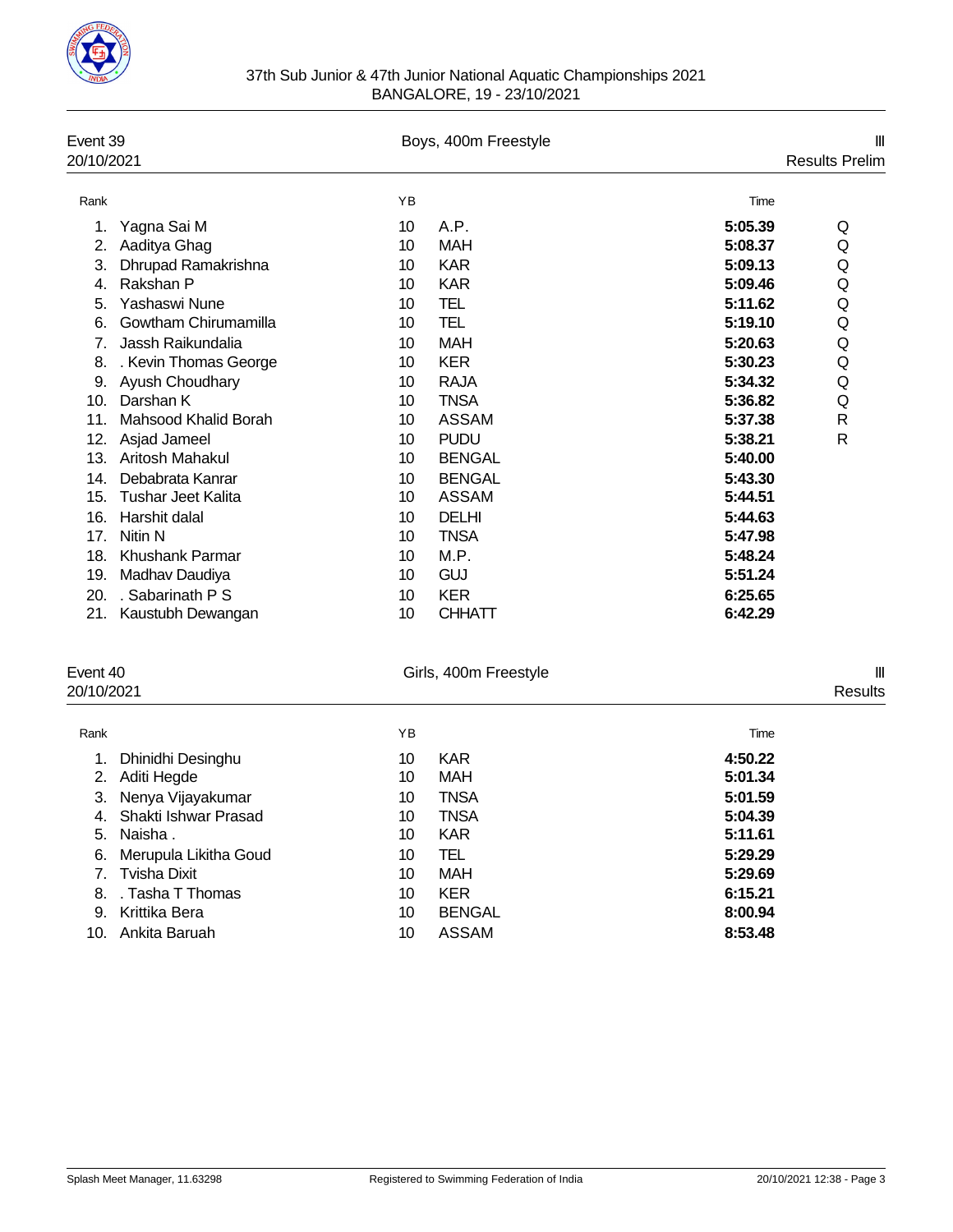

| 37th Sub Junior & 47th Junior National Aquatic Championships 2021 |
|-------------------------------------------------------------------|
| BANGALORE, 19 - 23/10/2021                                        |

| Event 41   |                          |         |             | Boys, 200m Medley |                     |         | IV                    |
|------------|--------------------------|---------|-------------|-------------------|---------------------|---------|-----------------------|
| 20/10/2021 |                          |         |             |                   |                     |         | <b>Results Prelim</b> |
|            | SUB JR NATIONAL RECORD   | 2:42.91 | Utkarsh Gor |                   | <b>MAHARASHPUNE</b> |         | 2017                  |
| Rank       |                          |         | YB          |                   |                     | Time    |                       |
|            | Kabilan T                |         | 11          | <b>TNSA</b>       |                     | 2:47.73 | Q                     |
| 2.         | Atharv Pal Singh Rathore |         | 11          | <b>KAR</b>        |                     | 2:49.92 | Q                     |
| 3.         | Shaurya Changmai         |         | 11          | <b>ASSAM</b>      |                     | 3:01.89 | Q                     |
| 4.         | Darshvir Singh Jabbi     |         | 11          | <b>KAR</b>        |                     | 3:02.82 | Q                     |
| 5.         | Vihaan Chaturvedi        |         | 11          | <b>MAH</b>        |                     | 3:06.63 | Q                     |
| 6.         | Rajdeep Routh            |         | 11          | <b>BENGAL</b>     |                     | 3:10.67 | Q                     |
|            | Ahlad Aditya             |         | 11          | <b>ASSAM</b>      |                     | 3:13.16 | Q                     |
| 8.         | Sudarshan B              |         | 11          | <b>TNSA</b>       |                     | 3:13.84 | Q                     |
| 9.         | Advait Jarange           |         | 11          | <b>MAH</b>        |                     | 3:14.69 | Q                     |
| 10.        | Shaurya Sejwal           |         | 11          | <b>DELHI</b>      |                     | 3:26.49 | Q                     |
| 11.        | . Christiano Tenny       |         | 11          | <b>KER</b>        |                     | 3:28.67 | R                     |
| 12.        | Dev vats                 |         | 11          | <b>DELHI</b>      |                     | 3:28.87 | R                     |
| 13.        | Prudhvi Raj B            |         | 11          | A.P.              |                     | 3:44.30 |                       |
| 14.        | Abhay Chaudhari          |         | 11          | <b>GUJ</b>        |                     | 3:54.16 |                       |
| 15.        | Aditya Cholkar           |         | 11          | M.P.              |                     | 4:08.33 |                       |
| DSQ        | Ishan Ghosh              |         | 11          | <b>BENGAL</b>     |                     |         |                       |
|            | <b>EARLY START</b>       |         |             |                   |                     |         |                       |

# Event 42 **IV**<br>
Girls, 200m Medley<br>
20/10/2021 **Results Prelim**

| 20/10/2021 |                                   |                 |               |              |             |         | <b>Results Prelim</b> |
|------------|-----------------------------------|-----------------|---------------|--------------|-------------|---------|-----------------------|
|            | SUB JR NATIONAL RECORD<br>2:46.95 | JAHNABI Kashyap |               | <b>ASSAM</b> | <b>PUNE</b> |         | 2017                  |
| Rank       |                                   | YB              |               |              |             | Time    |                       |
|            | Zoya Jannat                       | 11              | <b>BENGAL</b> |              |             | 2:58.16 | Q                     |
| 2.         | Anwesha Khanikar                  | 11              | <b>ASSAM</b>  |              |             | 3:01.58 | Q                     |
| 3.         | Alyssa Sweedal Rego               | 11              | <b>KAR</b>    |              |             | 3:01.81 | Q                     |
| 4.         | Saanvi Deshwal                    | 11              | <b>MAH</b>    |              |             | 3:03.74 | Q                     |
| 5.         | Annika Deborah Paripoornam Ananth | 11              | TEL           |              |             | 3:07.18 | Q                     |
| 6.         | Varshaa B                         | 11              | <b>KAR</b>    |              |             | 3:08.64 | Q                     |
| 7.         | Minerva Pati                      | 11              | MAH           |              |             | 3:10.21 | Q                     |
| 8.         | Oviya S                           | 11              | <b>TNSA</b>   |              |             | 3:16.82 | Q                     |
| 9.         | Bhumika Kashyap                   | 11              | <b>ASSAM</b>  |              |             | 3:21.00 | Q                     |
| 10.        | Madhumita Sardar                  | 11              | <b>BENGAL</b> |              |             | 3:28.27 | Q                     |
| 11.        | Aarohi Borde                      | 11              | <b>GOA</b>    |              |             | 3:29.77 | R                     |
| 12.        | Shwathi Saraswathi P.R            | 11              | <b>TNSA</b>   |              |             | 3:32.04 | R                     |
| 13.        | Deeksha Behera.                   | 11              | A.P.          |              |             | 3:32.65 |                       |
| 14.        | Awesome Awesome                   | 11              | DELHI         |              |             | 3:35.98 |                       |
| 15.        | Mishthi Sharma                    | 11              | <b>RAJA</b>   |              |             | 3:44.99 |                       |
| 16.        | Vaani Jain                        | 11              | M.P.          |              |             | 3:45.29 |                       |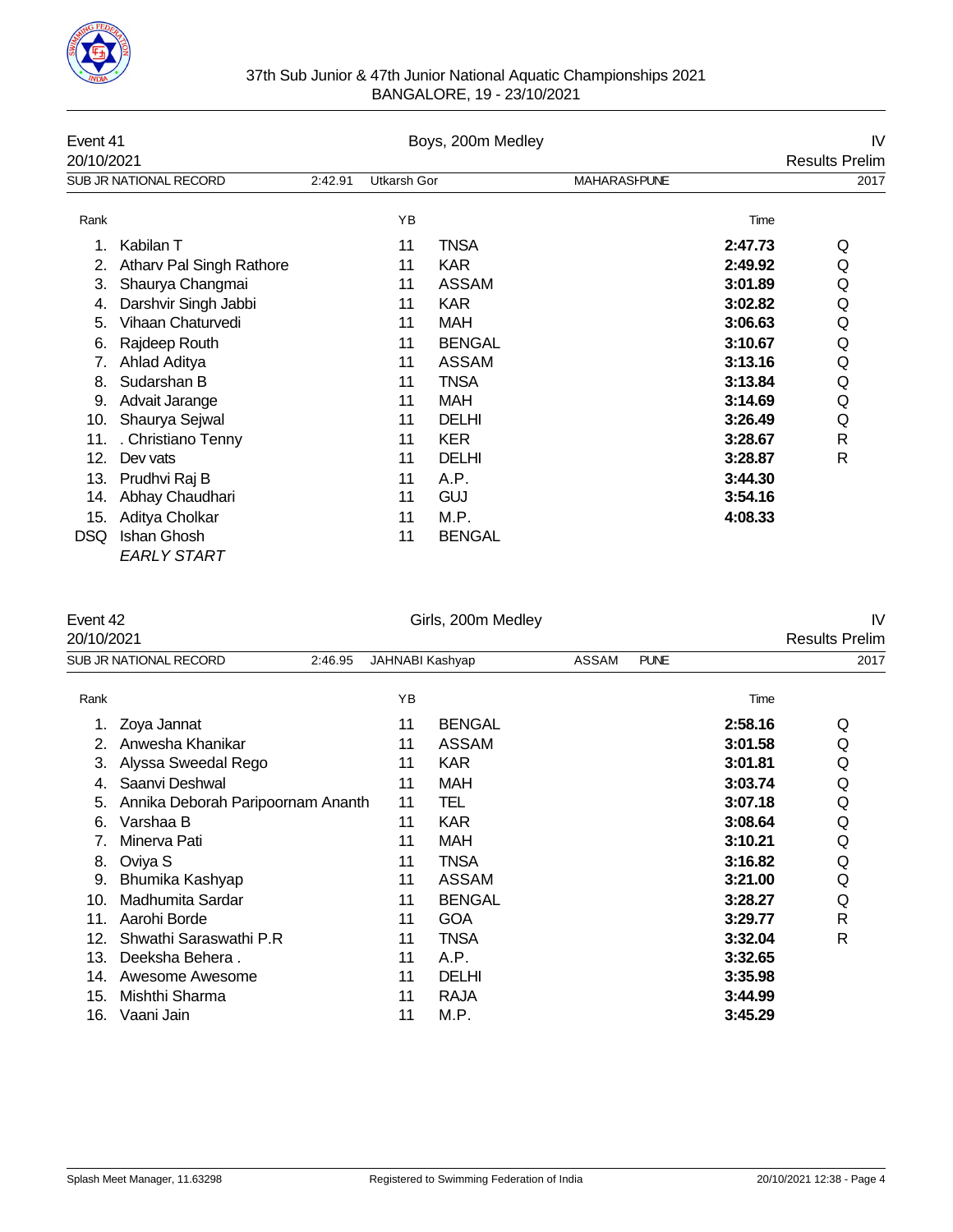

| 37th Sub Junior & 47th Junior National Aquatic Championships 2021 |
|-------------------------------------------------------------------|
| BANGALORE, 19 - 23/10/2021                                        |

| Event 43   |                              |         |                 | Boys, 200m Backstroke |                   |             |         |                       |
|------------|------------------------------|---------|-----------------|-----------------------|-------------------|-------------|---------|-----------------------|
| 20/10/2021 |                              |         |                 |                       |                   |             |         | <b>Results Prelim</b> |
|            | <b>JR NATIONAL RECORD</b>    | 2:03.17 | Srihari Nataraj |                       | $12 \overline{ }$ | <b>PUNE</b> |         | 2018                  |
| Rank       |                              |         | YB              |                       |                   |             | Time    |                       |
|            | <b>Utkarsh Santosh Patil</b> |         | 05              | <b>KAR</b>            |                   |             | 2:12.14 | Q                     |
| 2.         | Sai Nihar Bikkina            |         | 05              | TEL                   |                   |             | 2:15.09 | Q                     |
| 3.         | Devansh Parmar               |         | 05              | <b>GUJ</b>            |                   |             | 2:15.49 | Q                     |
| 4.         | Akshaya R Shet               |         | 05              | <b>KAR</b>            |                   |             | 2:15.85 | Q                     |
| 5.         | Madhur Agarwal               |         | 04              | <b>DELHI</b>          |                   |             | 2:17.28 | Q                     |
| 6.         | Visesh parameshwar Sharma    |         | 06              | TNSA                  |                   |             | 2:19.24 | Q                     |
| 7.         | Praveen kumar M.J.           |         | 05              | TNSA                  |                   |             | 2:20.20 | Q                     |
| 8.         | Rishabh Prabhu Krishnan      |         | 06              | MAH                   |                   |             | 2:20.52 | Q                     |
| 9.         | Siddhant Singh Jadon         |         | 06              | M.P.                  |                   |             | 2:21.28 | Q                     |
| 10.        | Dhairya Pratap Singh         |         | 04              | <b>HAR</b>            |                   |             | 2:24.67 | Q                     |
| 11.        | Subhasish Dey                |         | 04              | <b>BENGAL</b>         |                   |             | 2:24.71 | R                     |
| 12.        | Rishabh Pillai               |         | 04              | MAH                   |                   |             | 2:25.92 | R                     |
| 13.        | Jayant Punj                  |         | 05              | <b>CHANDIGARH</b>     |                   |             | 2:26.71 |                       |
| 14.        | Krish Singhal                |         | 05              | <b>BENGAL</b>         |                   |             | 2:30.31 |                       |
| 15.        | Arjun Bahl                   |         | 06              | <b>HAR</b>            |                   |             | 2:32.05 |                       |
| 16.        | Kanwarjeet Singh Sandhu      |         | 06              | <b>PUN</b>            |                   |             | 2:39.56 |                       |
| 17.        | Anmol Mohanty                |         | 05              | <b>ODISHA</b>         |                   |             | 2:43.43 |                       |
| 18.        | Aayan Ali Khan               |         | 06              | <b>CHHATT</b>         |                   |             | 2:45.35 |                       |

## Event 44 <br>
Women, 200m Backstroke I Bossite Profilm

| 20/10/2021 |                       |         |                    |               |            |             |         | <b>Results Prelim</b> |
|------------|-----------------------|---------|--------------------|---------------|------------|-------------|---------|-----------------------|
|            | JR NATIONAL RECORD    | 2:21.14 | <b>MAANA PATEL</b> |               | <b>GUJ</b> | <b>PUNE</b> |         | 2015                  |
| Rank       |                       |         | YB                 |               |            |             | Time    |                       |
|            | Palak Joshi           |         | 06                 | MAH           |            |             | 2:29.42 | Q                     |
|            | . Sanaa Mathew        |         | 05                 | <b>KER</b>    |            |             | 2:33.03 | Q                     |
| 3.         | . Shreya Mary Kamal   |         | 06                 | <b>KER</b>    |            |             | 2:33.07 | Q                     |
| 4.         | Ritu Bharamaraddi     |         | 05                 | <b>KAR</b>    |            |             | 2:33.40 | Q                     |
| 5.         | Palak Dhami           |         | 05                 | <b>MAH</b>    |            |             | 2:33.75 | Q                     |
| 6.         | Sanjana Prabhugaonkar |         | 06                 | <b>GOA</b>    |            |             | 2:34.15 | Q                     |
| 7.         | saanvi sood           |         | 04                 | <b>DELHI</b>  |            |             | 2:37.65 | Q                     |
| 8.         | Naisha Shetty         |         | 06                 | <b>KAR</b>    |            |             | 2:41.42 | Q                     |
| 9.         | Azinkya Singh         |         | 06                 | <b>CHHATT</b> |            |             | 2:44.09 | Q                     |
| 10.        | Tanusmita Das         |         | 05                 | <b>BENGAL</b> |            |             | 2:44.32 | Q                     |
| 11.        | Lakshitha C           |         | 05                 | <b>TNSA</b>   |            |             | 2:44.84 | R                     |
| 12.        | Esha Chattopadhyay    |         | 06                 | <b>BENGAL</b> |            |             | 2:47.21 | R                     |
| 13.        | Jiya Mehra            |         | 05                 | <b>HAR</b>    |            |             | 2:48.17 |                       |
| 14.        | .Akshita K            |         | 06                 | <b>TNSA</b>   |            |             | 2:58.49 |                       |
| 15.        | Moni                  |         | 05                 | <b>HAR</b>    |            |             | 3:01.08 |                       |
| 16.        | Vadra Satpathy        |         | 06                 | <b>ODISHA</b> |            |             | 3:22.03 |                       |
|            | 17. Navya Sree M      |         | 05                 | A.P.          |            |             | 3:34.12 |                       |
|            |                       |         |                    |               |            |             |         |                       |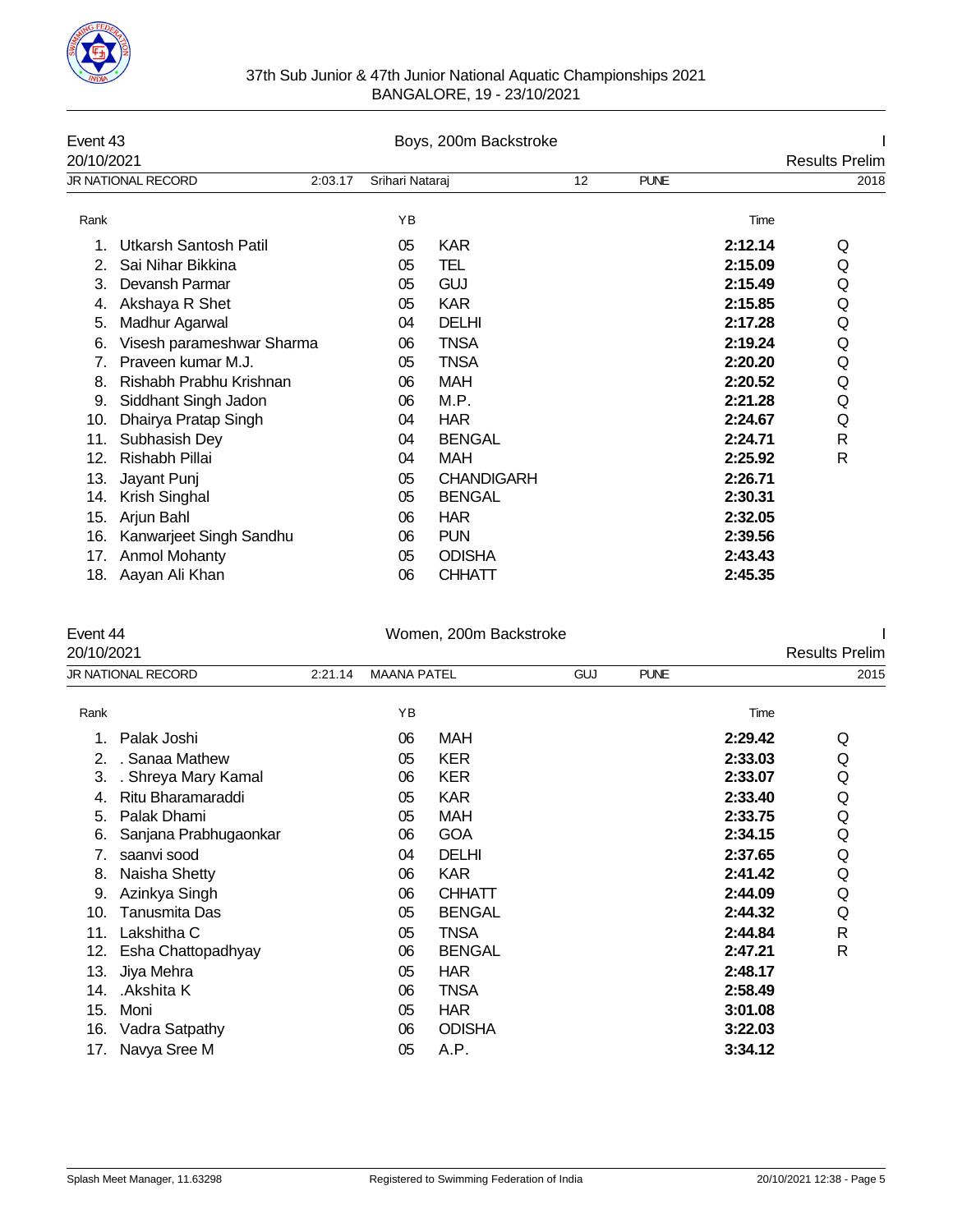

| 37th Sub Junior & 47th Junior National Aquatic Championships 2021 |
|-------------------------------------------------------------------|
| BANGALORE, 19 - 23/10/2021                                        |

| Event 45<br>20/10/2021 |                           |         |              | Boys, 100m Backstroke |                 | <b>Results Prelim</b> |
|------------------------|---------------------------|---------|--------------|-----------------------|-----------------|-----------------------|
|                        | <b>JR NATIONAL RECORD</b> | 1:01.45 | Sahil Laskar |                       | RAJKOT, GUJARAT | 2019                  |
| Rank                   |                           |         | YB           |                       | Time            |                       |
|                        | Suhas Preetham M          |         | 08           | TEL                   | 1:04.32         | Q                     |
| 2.                     | <b>Rishabh Das</b>        |         | 07           | <b>MAH</b>            | 1:05.09         | Q                     |
| 3.                     | <b>Utkarsh Gor</b>        |         | 07           | <b>MAH</b>            | 1:05.93         | Q                     |
| 4.                     | Krish Jain                |         | 08           | <b>HAR</b>            | 1:06.07         | Q                     |
| 5.                     | Anantajit Mukherjee       |         | 07           | <b>KAR</b>            | 1:07.49         | Q                     |
| 6.                     | Kanish Chakraborty        |         | 08           | <b>BENGAL</b>         | 1:08.76         | Q                     |
| 7.                     | Theerdhu Samadev M        |         | 08           | A.P.                  | 1:09.94         | Q                     |
| 8.                     | Sarath M                  |         | 07           | A.P.                  | 1:10.12         | Q                     |
| 9.                     | Kishan B                  |         | 07           | <b>TNSA</b>           | 1:10.22         | Q                     |
| 10.                    | Sathvik Prasanna          |         | 08           | <b>KAR</b>            | 1:10.30         | Q                     |
| 11.                    | Virat Chauhan             |         | 07           | U.P.                  | 1:10.58         | R                     |
| 12.                    | Kumaran R.M.              |         | 07           | <b>TNSA</b>           | 1:10.87         | $\mathsf{R}$          |
| 13.                    | Pranav singh              |         | 07           | <b>DELHI</b>          | 1:10.98         |                       |
| 14.                    | Stash Joseph Edakkolathur |         | 08           | TEL                   | 1:11.30         |                       |
| 15.                    | Sanskar Bhuyan            |         | 08           | <b>ASSAM</b>          | 1:11.52         |                       |
| 16.                    | Koushik Das               |         | 07           | <b>BENGAL</b>         | 1:12.01         |                       |
| 17.                    | Jujhar Singh Gill         |         | 09           | <b>PUN</b>            | 1:21.16         |                       |
| 18.                    | Manojit Roy               |         | 08           | <b>ODISHA</b>         | 1:22.72         |                       |
| 19.                    | Abhay Banjara             |         | 08           | <b>CHHATT</b>         | 1:22.78         |                       |
| 20.                    | Aarya Sharma              |         | 08           | M.P.                  | 1:25.05         |                       |
| 21.                    | . Ishaan Amitesh Chandran |         | 09           | <b>KER</b>            | 1:26.60         |                       |

| Event 46   |                         |         |                    | Girls, 100m Backstroke |            |               |         | I                     |
|------------|-------------------------|---------|--------------------|------------------------|------------|---------------|---------|-----------------------|
| 20/10/2021 |                         |         |                    |                        |            |               |         | <b>Results Prelim</b> |
|            | JR NATIONAL RECORD      | 1:05.30 | <b>MAANA PATEL</b> |                        | <b>GUJ</b> | <b>BHOPAL</b> |         | 2014                  |
| Rank       |                         |         | YB                 |                        |            |               | Time    |                       |
| 1.         | Ridhima Veerendra Kumar |         | 07                 | <b>KAR</b>             |            |               | 1:05.49 | Q                     |
| 2.         | Shalini R Dixit         |         | 07                 | <b>KAR</b>             |            |               | 1:08.95 | Q                     |
| 3.         | Sri Nithya Sagi         |         | 09                 | TEL                    |            |               | 1:11.54 | Q                     |
| 4.         | . Adhvika Asghar        |         | 07                 | <b>KER</b>             |            |               | 1:11.73 | Q                     |
| 5.         | Rujuta Rajadnya         |         | 07                 | <b>MAH</b>             |            |               | 1:13.28 | Q                     |
| 6.         | Taesha Fernandes        |         | 08                 | MAH                    |            |               | 1:14.33 | Q                     |
| 7.         | Dayanitha S.            |         | 08                 | <b>TNSA</b>            |            |               | 1:14.67 | Q                     |
| 8.         | Arshpreet Kaur          |         | 07                 | <b>PUN</b>             |            |               | 1:15.63 | Q                     |
| 9.         | Sagnika Roy             |         | 08                 | <b>BENGAL</b>          |            |               | 1:16.59 | Q                     |
| 10.        | Anushyaa Kaithwas       |         | 07                 | <b>GUJ</b>             |            |               | 1:16.81 | Q                     |
| 11.        | Ananya chauhan          |         | 08                 | <b>DELHI</b>           |            |               | 1:17.13 | $\mathsf{R}$          |
| 12.        | Arhee Buragohain        |         | 08                 | <b>ASSAM</b>           |            |               | 1:20.04 | $\mathsf{R}$          |
| 13.        | Sandhya S               |         | 08                 | <b>TNSA</b>            |            |               | 1:21.15 |                       |
| 14.        | Suhani Jain             |         | 07                 | U.P.                   |            |               | 1:21.29 |                       |
| 15.        | Aishwika Paul           |         | 08                 | <b>BENGAL</b>          |            |               | 1:21.69 |                       |
| 16.        | <b>KEISHA NAIR</b>      |         | 09                 | <b>HAR</b>             |            |               | 1:22.30 |                       |
| 17.        | Kopal Rai               |         | 08                 | M.P.                   |            |               | 1:22.59 |                       |
| 18.        | <b>Anahat Brar</b>      |         | 08                 | <b>HAR</b>             |            |               | 1:26.06 |                       |
| 19.        | Tarishi Bourasi         |         | 08                 | M.P.                   |            |               | 1:27.13 |                       |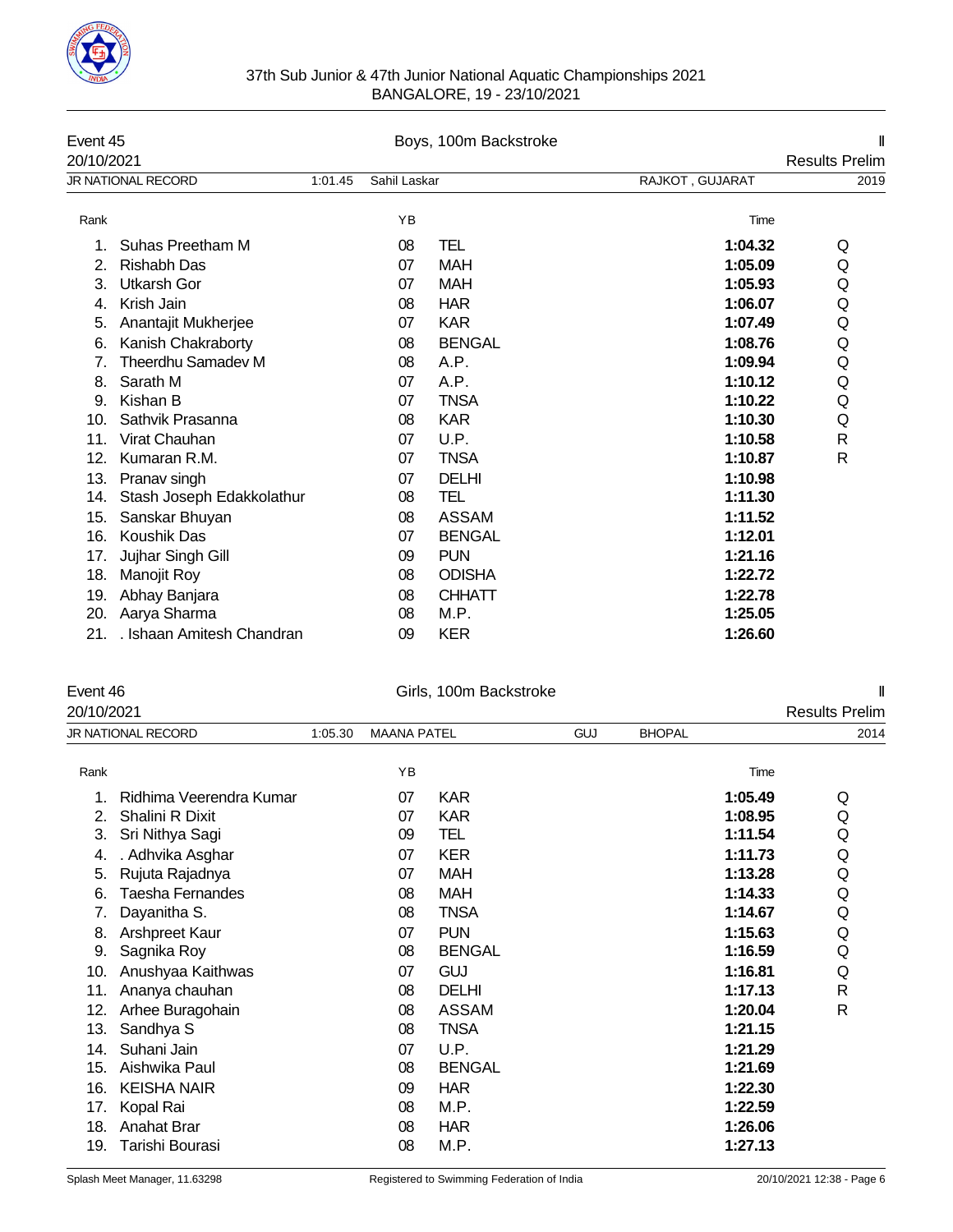

### Event 46, Girls, 100m Backstroke, Prelim, II

| Rank |                           | YΒ  |               | Time    |
|------|---------------------------|-----|---------------|---------|
|      | 20. Geetika Ghosh         | 09  | <b>CHHATT</b> | 1:30.97 |
|      | 21. Tamrin Sk             | 08. | A.P.          | 1:35.47 |
|      | 22. Nayantara Karthikeyan | 08  | <b>ODISHA</b> | 1:42.90 |

|            | Event 47<br>Boys, 100m Butterfly |         |               |               |            | $\mathbf{  }$ |         |                       |
|------------|----------------------------------|---------|---------------|---------------|------------|---------------|---------|-----------------------|
| 20/10/2021 |                                  |         |               |               |            |               |         | <b>Results Prelim</b> |
|            | SUB JR NATIONAL RECORD           | 1:02.75 | Shoan Ganguly |               | <b>GOA</b> | <b>PUNE</b>   |         | 2017                  |
| Rank       |                                  |         | ΥB            |               |            |               | Time    |                       |
| 1.         | Nitheesh M.S.                    |         | 10            | <b>TNSA</b>   |            |               | 1:09.09 | Q                     |
| 2.         | Yagna Sai M                      |         | 10            | A.P.          |            |               | 1:09.79 | Q                     |
| 3.         | Akshaj Thakuria                  |         | 10            | <b>KAR</b>    |            |               | 1:11.89 | Q                     |
| 4.         | Debojit Dhenki                   |         | 10            | <b>BENGAL</b> |            |               | 1:12.41 | Q                     |
| 5.         | Varad Kadam                      |         | 10            | MAH           |            |               | 1:13.92 | Q                     |
| 6.         | Naitik N                         |         | 10            | <b>KAR</b>    |            |               | 1:14.36 | Q                     |
| 7.         | Arnav Kadu                       |         | 10            | MAH           |            |               | 1:17.36 | Q                     |
| 8.         | Abdullah M                       |         | 10            | <b>TNSA</b>   |            |               | 1:20.57 | Q                     |
| 9.         | Sohom Malik                      |         | 10            | <b>BENGAL</b> |            |               | 1:24.33 | Q                     |
| 10.        | Singhrai Hansda                  |         | 10            | <b>ODISHA</b> |            |               | 1:30.58 | Q                     |
| 11.        | Harshit dalal                    |         | 10            | <b>DELHI</b>  |            |               | 1:32.27 | R                     |
| 12.        | Aryan Damani                     |         | 10            | <b>GUJ</b>    |            |               | 1:41.00 | R                     |
| 13.        | Adheep Tiwari                    |         | 10            | M.P.          |            |               | 2:09.67 |                       |

| Event 48   |                        |         |              | Girls, 100m Butterfly |                     |         | $\mathbf{  }$         |  |
|------------|------------------------|---------|--------------|-----------------------|---------------------|---------|-----------------------|--|
| 20/10/2021 |                        |         |              |                       |                     |         | <b>Results Prelim</b> |  |
|            | SUB JR NATIONAL RECORD | 1:07.77 | Sanjiti Saha |                       | <b>MAHARASHPUNE</b> |         | 2017                  |  |
| Rank       |                        |         | ΥB           |                       |                     | Time    |                       |  |
|            | Tanishi Gupta          |         | 10           | <b>KAR</b>            |                     | 1:12.93 | Q                     |  |
| 2.         | Sarakshi Dangat        |         | 10           | <b>MAH</b>            |                     | 1:15.18 | Q                     |  |
|            | Ananya A J             |         | 10           | <b>KAR</b>            |                     | 1:17.84 | Q                     |  |
| 4.         | Shreenithi N.          |         | 10           | TNSA                  |                     | 1:18.88 | Q                     |  |
| 5.         | Surabhi Desai          |         | 10           | <b>MAH</b>            |                     | 1:25.58 | Q                     |  |
| 6.         | Srushti Patel          |         | 10           | GUJ                   |                     | 1:27.16 | Q                     |  |
|            | Shivangini Pandey      |         | 10           | <b>CHHATT</b>         |                     | 1:31.29 | Q                     |  |

8. Vidhi Sanadhya 10 RAJA **1:38.23** Q 9. Harsha Sri B 10 A.P. **1:57.29** Q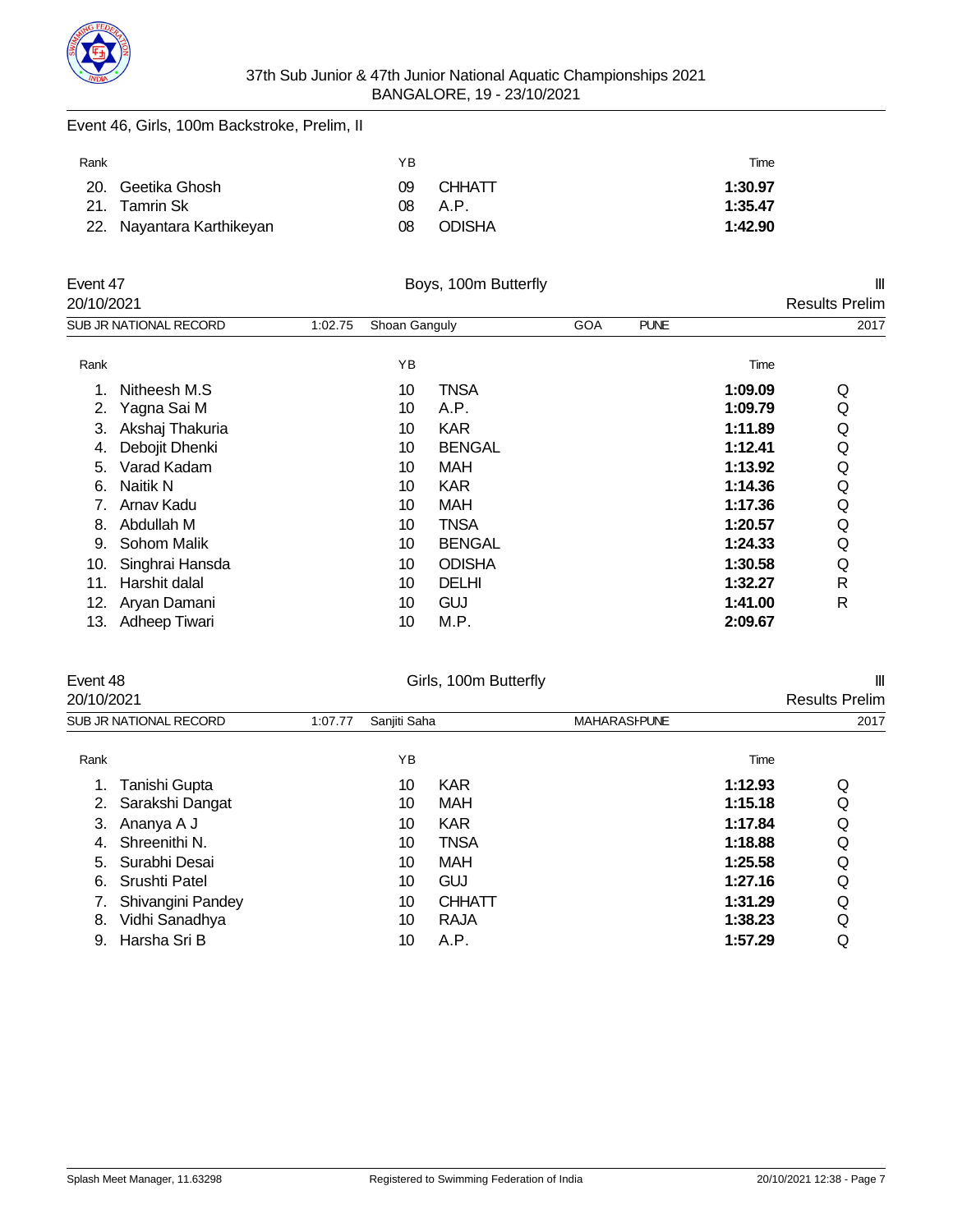

| 37th Sub Junior & 47th Junior National Aquatic Championships 2021 |
|-------------------------------------------------------------------|
| BANGALORE, 19 - 23/10/2021                                        |

| 20/10/2021<br>SUB JR NATIONAL RECORD<br>INDORE, M.P.<br>1:05.47<br><b>ARMAN SIKKA</b><br><b>MAH</b><br>YB<br>Rank<br>Time<br><b>TNSA</b><br>1:07.13<br>Kabilan T<br>11<br><b>KAR</b><br>Sharan Sridhara<br>1:07.80<br>11<br>2.<br>Ishan Ghosh<br><b>BENGAL</b><br>3.<br>1:08.30<br>11<br>Shaurya Changmai<br><b>ASSAM</b><br>1:11.84<br>11<br>4.<br>Akash Chauhan<br>U.P.<br>1:12.63<br>5.<br>11<br><b>Toshal Bhirud</b><br><b>MAH</b><br>1:12.92<br>11<br>6.<br>Daksh Gandhi<br><b>HAR</b><br>1:13.75<br>11<br><b>KAR</b><br>1:13.94<br>Samarth R Gowda<br>11<br>8.<br><b>TNSA</b><br>1:14.50<br>9.<br>Mitesh K<br>11<br><b>GUJ</b><br>Nivaan Amin<br>1:17.05<br>10.<br>11<br>Ahlad Aditya<br><b>ASSAM</b><br>1:17.66<br>11.<br>11<br>Soumik Sharma<br><b>BENGAL</b><br>12.<br>1:18.20<br>11<br><b>DELHI</b><br>1:22.72<br>13.<br>11<br>Dev vats<br>1:23.54<br>Advait Jarange<br>11<br><b>MAH</b><br>14.<br>Naidu K.V.S.S<br>A.P.<br>15.<br>1:33.98<br>11<br><b>RAJA</b><br>16.<br>Aditya Upadhyay<br>1:34.41<br>11<br>Rehan Mohammad<br><b>GOA</b><br>1:35.61<br>17.<br>11<br>Aahan Dabas<br><b>DELHI</b><br>1:36.40<br>18.<br>11<br>Siddarth Awasthi<br>M.P.<br>1:36.98<br>19.<br>11 | Event 49 |  | Boys, 100m Freestyle |  | IV                    |
|-----------------------------------------------------------------------------------------------------------------------------------------------------------------------------------------------------------------------------------------------------------------------------------------------------------------------------------------------------------------------------------------------------------------------------------------------------------------------------------------------------------------------------------------------------------------------------------------------------------------------------------------------------------------------------------------------------------------------------------------------------------------------------------------------------------------------------------------------------------------------------------------------------------------------------------------------------------------------------------------------------------------------------------------------------------------------------------------------------------------------------------------------------------------------------------------|----------|--|----------------------|--|-----------------------|
|                                                                                                                                                                                                                                                                                                                                                                                                                                                                                                                                                                                                                                                                                                                                                                                                                                                                                                                                                                                                                                                                                                                                                                                         |          |  |                      |  | <b>Results Prelim</b> |
|                                                                                                                                                                                                                                                                                                                                                                                                                                                                                                                                                                                                                                                                                                                                                                                                                                                                                                                                                                                                                                                                                                                                                                                         |          |  |                      |  | 2014                  |
|                                                                                                                                                                                                                                                                                                                                                                                                                                                                                                                                                                                                                                                                                                                                                                                                                                                                                                                                                                                                                                                                                                                                                                                         |          |  |                      |  |                       |
|                                                                                                                                                                                                                                                                                                                                                                                                                                                                                                                                                                                                                                                                                                                                                                                                                                                                                                                                                                                                                                                                                                                                                                                         |          |  |                      |  | Q                     |
|                                                                                                                                                                                                                                                                                                                                                                                                                                                                                                                                                                                                                                                                                                                                                                                                                                                                                                                                                                                                                                                                                                                                                                                         |          |  |                      |  | Q                     |
|                                                                                                                                                                                                                                                                                                                                                                                                                                                                                                                                                                                                                                                                                                                                                                                                                                                                                                                                                                                                                                                                                                                                                                                         |          |  |                      |  | Q                     |
|                                                                                                                                                                                                                                                                                                                                                                                                                                                                                                                                                                                                                                                                                                                                                                                                                                                                                                                                                                                                                                                                                                                                                                                         |          |  |                      |  | Q                     |
|                                                                                                                                                                                                                                                                                                                                                                                                                                                                                                                                                                                                                                                                                                                                                                                                                                                                                                                                                                                                                                                                                                                                                                                         |          |  |                      |  | Q                     |
|                                                                                                                                                                                                                                                                                                                                                                                                                                                                                                                                                                                                                                                                                                                                                                                                                                                                                                                                                                                                                                                                                                                                                                                         |          |  |                      |  | Q                     |
|                                                                                                                                                                                                                                                                                                                                                                                                                                                                                                                                                                                                                                                                                                                                                                                                                                                                                                                                                                                                                                                                                                                                                                                         |          |  |                      |  | Q                     |
|                                                                                                                                                                                                                                                                                                                                                                                                                                                                                                                                                                                                                                                                                                                                                                                                                                                                                                                                                                                                                                                                                                                                                                                         |          |  |                      |  | Q                     |
|                                                                                                                                                                                                                                                                                                                                                                                                                                                                                                                                                                                                                                                                                                                                                                                                                                                                                                                                                                                                                                                                                                                                                                                         |          |  |                      |  | Q                     |
|                                                                                                                                                                                                                                                                                                                                                                                                                                                                                                                                                                                                                                                                                                                                                                                                                                                                                                                                                                                                                                                                                                                                                                                         |          |  |                      |  | Q                     |
|                                                                                                                                                                                                                                                                                                                                                                                                                                                                                                                                                                                                                                                                                                                                                                                                                                                                                                                                                                                                                                                                                                                                                                                         |          |  |                      |  | $\mathsf{R}$          |
|                                                                                                                                                                                                                                                                                                                                                                                                                                                                                                                                                                                                                                                                                                                                                                                                                                                                                                                                                                                                                                                                                                                                                                                         |          |  |                      |  | $\mathsf{R}$          |
|                                                                                                                                                                                                                                                                                                                                                                                                                                                                                                                                                                                                                                                                                                                                                                                                                                                                                                                                                                                                                                                                                                                                                                                         |          |  |                      |  |                       |
|                                                                                                                                                                                                                                                                                                                                                                                                                                                                                                                                                                                                                                                                                                                                                                                                                                                                                                                                                                                                                                                                                                                                                                                         |          |  |                      |  |                       |
|                                                                                                                                                                                                                                                                                                                                                                                                                                                                                                                                                                                                                                                                                                                                                                                                                                                                                                                                                                                                                                                                                                                                                                                         |          |  |                      |  |                       |
|                                                                                                                                                                                                                                                                                                                                                                                                                                                                                                                                                                                                                                                                                                                                                                                                                                                                                                                                                                                                                                                                                                                                                                                         |          |  |                      |  |                       |
|                                                                                                                                                                                                                                                                                                                                                                                                                                                                                                                                                                                                                                                                                                                                                                                                                                                                                                                                                                                                                                                                                                                                                                                         |          |  |                      |  |                       |
|                                                                                                                                                                                                                                                                                                                                                                                                                                                                                                                                                                                                                                                                                                                                                                                                                                                                                                                                                                                                                                                                                                                                                                                         |          |  |                      |  |                       |
|                                                                                                                                                                                                                                                                                                                                                                                                                                                                                                                                                                                                                                                                                                                                                                                                                                                                                                                                                                                                                                                                                                                                                                                         |          |  |                      |  |                       |
| 2:00.24<br><b>MANI</b><br>20.<br>Dhanaraj Yunlembam<br>11                                                                                                                                                                                                                                                                                                                                                                                                                                                                                                                                                                                                                                                                                                                                                                                                                                                                                                                                                                                                                                                                                                                               |          |  |                      |  |                       |

| Event 50 | Girls, 100m Freestyle |  |
|----------|-----------------------|--|
|          |                       |  |

| 20/10/2021 |                              |         |                 |               |              |             |         | <b>Results Prelim</b> |
|------------|------------------------------|---------|-----------------|---------------|--------------|-------------|---------|-----------------------|
|            | SUB JR NATIONAL RECORD       | 1:07.27 | JAHNABI Kashyap |               | <b>ASSAM</b> | <b>PUNE</b> |         | 2017                  |
| Rank       |                              |         | YB              |               |              |             | Time    |                       |
| 1.         | Alyssa Sweedal Rego          |         | 11              | <b>KAR</b>    |              |             | 1:09.30 | Q                     |
| 2.         | Zoya Jannat                  |         | 11              | <b>BENGAL</b> |              |             | 1:12.47 | Q                     |
| 3.         | Trisha Sindhu S              |         | 11              | <b>KAR</b>    |              |             | 1:13.75 | Q                     |
| 4.         | Anwesha Khanikar             |         | 11              | <b>ASSAM</b>  |              |             | 1:14.35 | Q                     |
| 5.         | Vinayasri V                  |         | 11              | <b>TNSA</b>   |              |             | 1:14.95 | Q                     |
| 6.         | Aanika Bhatia                |         | 11              | <b>MAH</b>    |              |             | 1:15.85 | Q                     |
| 7.         | . Nivedita Elizabeth Abraham |         | 11              | <b>KER</b>    |              |             | 1:16.66 | Q                     |
| 8.         | Anvi Deshwal                 |         | 11              | <b>MAH</b>    |              |             | 1:16.80 | Q                     |
| 9.         | Bhumika Kashyap              |         | 11              | <b>ASSAM</b>  |              |             | 1:17.48 | Q                     |
| 10.        | Oviya S                      |         | 11              | <b>TNSA</b>   |              |             | 1:19.51 | Q                     |
| 11.        | Anusmita Karmakar            |         | 11              | <b>BENGAL</b> |              |             | 1:20.22 | $\mathsf{R}$          |
| 12.        | Aarohi Borde                 |         | 11              | <b>GOA</b>    |              |             | 1:21.86 | $\mathsf{R}$          |
| 13.        | Ishi Agarwal                 |         | 11              | TEL           |              |             | 1:23.10 |                       |
| 14.        | Avni Suri                    |         | 11              | <b>HAR</b>    |              |             | 1:23.26 |                       |
| 15.        | Zahara Rangwala              |         | 11              | M.P.          |              |             | 1:24.18 |                       |
| 16.        | Awesome Awesome              |         | 11              | <b>DELHI</b>  |              |             | 1:24.33 |                       |
| 17.        | Mishthi Sharma               |         | 11              | RAJA          |              |             | 1:27.79 |                       |
| 18.        | NIYATI JULKA                 |         | 11              | <b>HAR</b>    |              |             | 1:30.10 |                       |
| 19.        | Noya Patel                   |         | 11              | <b>GUJ</b>    |              |             | 1:30.97 |                       |
| 20.        | Jainee Shah                  |         | 11              | <b>GUJ</b>    |              |             | 1:31.12 |                       |
|            |                              |         |                 |               |              |             |         |                       |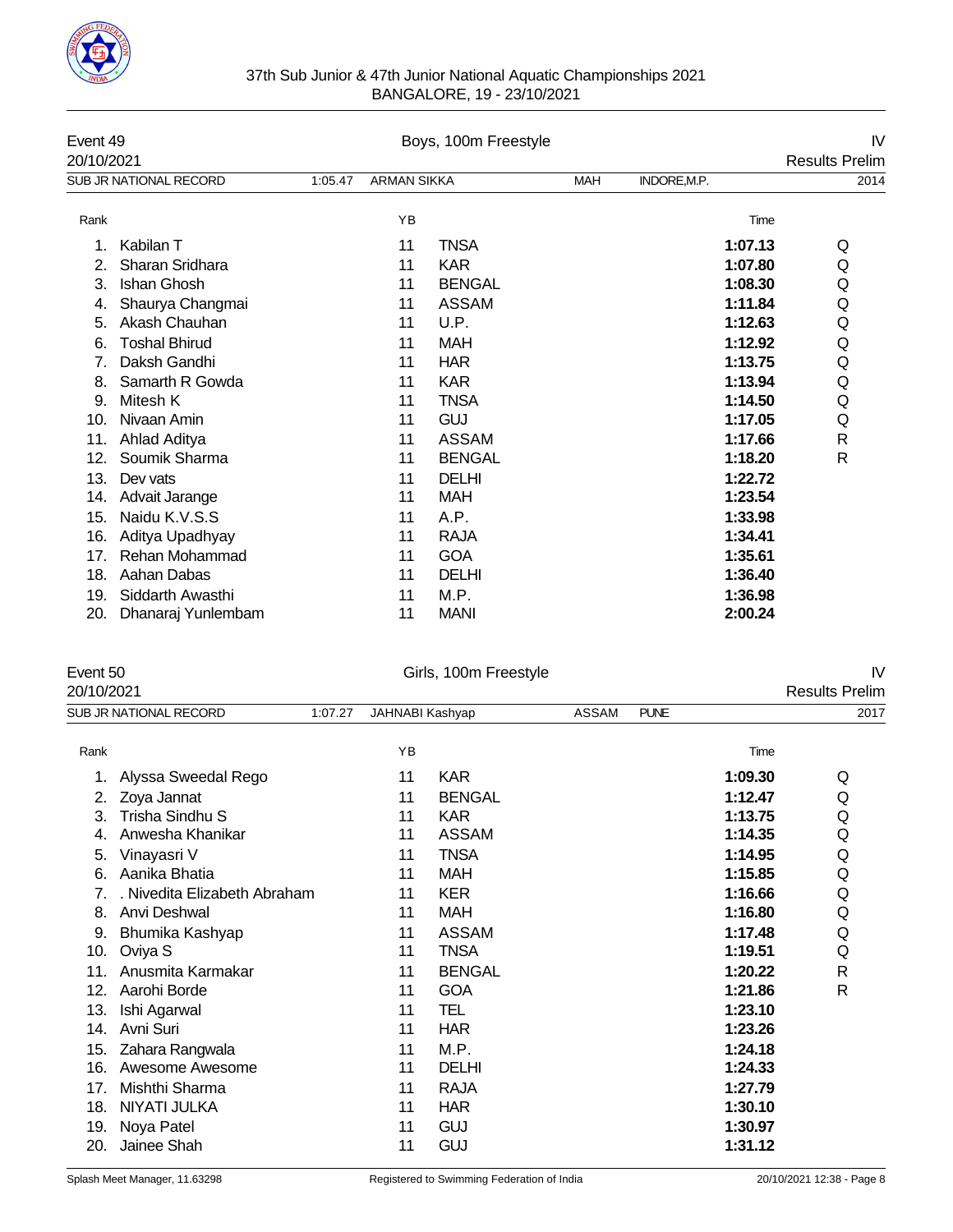

Event 50, Girls, 100m Freestyle, Prelim, IV

| Rank |                                                              | ΥB |                   | Time    |
|------|--------------------------------------------------------------|----|-------------------|---------|
|      | 21. Joshnitha N<br>DSQ saumya sachdeva<br><b>EARLY START</b> | 11 | 11 A.P.<br>DEI HI | 2:26.24 |

| Event 51   |                        |         |                    | Boys, 100m Freestyle |            |              | V                     |
|------------|------------------------|---------|--------------------|----------------------|------------|--------------|-----------------------|
| 20/10/2021 |                        |         |                    |                      |            |              | <b>Results Prelim</b> |
|            | SUB JR NATIONAL RECORD | 1:05.47 | <b>ARMAN SIKKA</b> |                      | <b>MAH</b> | INDORE, M.P. | 2014                  |
| Rank       |                        |         | YB                 |                      |            | Time         |                       |
| 1.         | Jas Singh              |         | 12                 | <b>KAR</b>           |            | 1:11.20      | Q                     |
| 2.         | Monish Naidu P         |         | 12                 | <b>TNSA</b>          |            | 1:13.41      | Q                     |
| 3.         | S Someshwar            |         | 12                 | <b>KAR</b>           |            | 1:15.19      | Q                     |
| 4.         | Kabir Khubchandani     |         | 12                 | MAH                  |            | 1:15.58      | Q                     |
| 5.         | Arnauv Kumar Sabat     |         | 12                 | <b>TNSA</b>          |            | 1:18.10      | Q                     |
| 6.         | Varad Bhor             |         | 12                 | <b>MAH</b>           |            | 1:18.68      | Q                     |
| 7.         | Devansh Raj Julka      |         | 12                 | <b>HAR</b>           |            | 1:21.31      | Q                     |
| 8.         | <b>DEVESH KHARB</b>    |         | 12                 | <b>HAR</b>           |            | 1:21.44      | Q                     |
| 9.         | Satyam Pandey          |         | 12                 | <b>CHHATT</b>        |            | 1:22.21      | Q                     |
| 10.        | Mayank Gudey           |         | 12                 | TEL                  |            | 1:23.69      | Q                     |
| 11.        | Taanish Nanda          |         | 12                 | U.P.                 |            | 1:26.24      | R                     |
| 12.        | Aryan Raj Baruah       |         | 12                 | <b>ASSAM</b>         |            | 1:30.91      | R                     |
| 13.        | . Sivakrishna. R.V     |         | 12                 | <b>KER</b>           |            | 1:33.22      |                       |
| 14.        | Henish Chauhan         |         | 12                 | <b>GUJ</b>           |            | 1:34.22      |                       |
| 15.        | Agamjot Singh          |         | 12                 | <b>PUN</b>           |            | 1:36.66      |                       |
| 16.        | Chirag Negi            |         | 12                 | <b>GUJ</b>           |            | 1:38.29      |                       |
| 17.        | Reeshaan R             |         | 12                 | A.P.                 |            | 1:39.35      |                       |
| 18.        | Raj Aman               |         | 12                 | <b>BIHAR</b>         |            | 1:41.48      |                       |
| 19.        | Daksh Karware          |         | 12                 | M.P.                 |            | 1:51.33      |                       |
| 20.        | Mriganka Sekhar Bora   |         | 12                 | <b>ASSAM</b>         |            | 1:58.07      |                       |

| Event 52 |
|----------|
|----------|

| Event 52<br>20/10/2021 |                         | Girls, 100m Freestyle |                 |               |       |             |                       | V    |
|------------------------|-------------------------|-----------------------|-----------------|---------------|-------|-------------|-----------------------|------|
|                        |                         |                       |                 |               |       |             | <b>Results Prelim</b> |      |
|                        | SUB JR NATIONAL RECORD  | 1:07.27               | JAHNABI Kashyap |               | ASSAM | <b>PUNE</b> |                       | 2017 |
| Rank                   |                         |                       | YB              |               |       |             | Time                  |      |
|                        | Lasya Sri K             |                       | 12              | A.P.          |       |             | 1:12.68               | Q    |
|                        | Dhruthi Karibasaveswara |                       | 12              | <b>KAR</b>    |       |             | 1:18.54               | Q    |
| З.                     | Anushka Vijapur         |                       | 12              | <b>MAH</b>    |       |             | 1:20.71               | Q    |
| 4.                     | Auna Pavan Alva         |                       | 12              | <b>KAR</b>    |       |             | 1:21.70               | Q    |
| 5.                     | Shreya Binil            |                       | 12              | <b>KER</b>    |       |             | 1:21.85               | Q    |
| 6.                     | Shivani Karra           |                       | 12              | TEL           |       |             | 1:22.63               | Q    |
|                        | Vilakshana Patel P      |                       | 12              | TEL           |       |             | 1:24.27               | Q    |
| 8.                     | Debopriya Dwari         |                       | 12              | <b>BENGAL</b> |       |             | 1:25.30               | Q    |
| 9.                     | Aarika G Nair           |                       | 12              | <b>TNSA</b>   |       |             | 1:26.08               | Q    |
| 10.                    | Harsha N                |                       | 12              | <b>TNSA</b>   |       |             | 1:26.23               | Q    |
| 11.                    | Dhyani Patel            |                       | 12              | <b>GUJ</b>    |       |             | 1:28.24               | R    |
| 12.                    | Shivani Kurhade         |                       | 12              | <b>MAH</b>    |       |             | 1:28.56               | R    |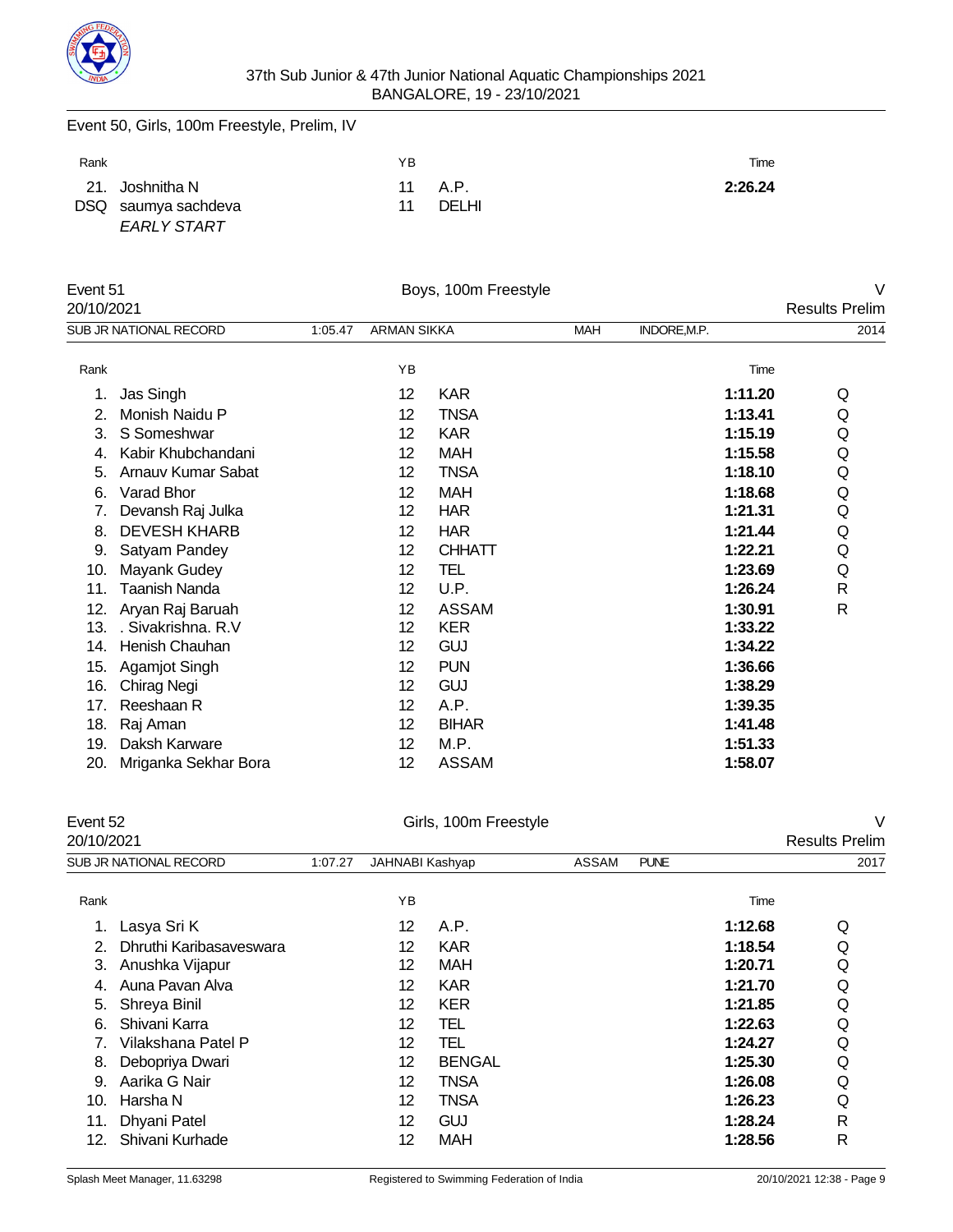

### Event 52, Girls, 100m Freestyle, Prelim, V

| Rank |                        | ΥB |               | Time    |
|------|------------------------|----|---------------|---------|
|      | 13. Anusha Shah        | 12 | <b>GUJ</b>    | 1:29.91 |
|      | 14. . Indraany M Menon | 12 | <b>KER</b>    | 1:34.25 |
|      | 15. Darchita Lahon     | 12 | <b>ASSAM</b>  | 1:43.93 |
|      | 16. aanya sood         | 12 | <b>DELHI</b>  | 1:46.90 |
|      | 17. Sidiksha Bagdwal   | 12 | <b>CHHATT</b> | 1:49.94 |
|      | 18. Stuti Agrawal      | 12 | M.P.          | 1:52.96 |
|      | 19. Puspita Das        | 12 | <b>BENGAL</b> | 2:09.25 |

| Event 53<br>20/10/2021 |                              | Boys, 100m Butterfly |             |                  |                     |                       |              |
|------------------------|------------------------------|----------------------|-------------|------------------|---------------------|-----------------------|--------------|
|                        |                              |                      |             |                  |                     | <b>Results Prelim</b> |              |
|                        | JR NATIONAL RECORD           | 55.65                | Mihir Ambre |                  | <b>MAHARASHPUNE</b> |                       | 2017         |
| Rank                   |                              |                      | YB          |                  |                     | Time                  |              |
| 1.                     | Bikram Changmai              |                      | 04          | <b>ASSAM</b>     |                     | 56.59                 | Q            |
| 2.                     | Anshav Jindal                |                      | 05          | <b>PUN</b>       |                     | 56.96                 | Q            |
| 3.                     | Aryan Panchal                |                      | 04          | GUJ              |                     | 57.05                 | Q            |
| 4.                     | Harsh Saroha                 |                      | 04          | <b>HAR</b>       |                     | 57.35                 | Q            |
| 5.                     | <b>Pratham Sharma</b>        |                      | 05          | <b>DELHI</b>     |                     | 57.88                 | Q            |
| 6.                     | Sambhavy R                   |                      | 04          | <b>KAR</b>       |                     | 57.90                 | Q            |
| 7.                     | Aryan Varnekar               |                      | 04          | <b>MAH</b>       |                     | 58.02                 | Q            |
| 8.                     | <b>Utkarsh Santosh Patil</b> |                      | 05          | <b>KAR</b>       |                     | 58.44                 | Q            |
| 9.                     | Meet Makhija                 |                      | 04          | <b>MAH</b>       |                     | 59.54                 | Q            |
| 10.                    | Yug Chelani                  |                      | 06          | <b>RAJA</b>      |                     | 59.89                 | Q            |
| 11.                    | Aaditya Surya                |                      | 04          | <b>BIHAR</b>     |                     | 1:00.02               | R            |
| 12.                    | Divyansh Arora               |                      | 04          | <b>DELHI</b>     |                     | 1:00.04               | $\mathsf{R}$ |
| 13.                    | Pintu Yadav                  |                      | 04          | S.S.C.B.         |                     | 1:00.44               |              |
| 14.                    | Adarsh L                     |                      | 04          | S.S.C.B.         |                     | 1:00.87               |              |
| 15.                    | Debjit Mal                   |                      | 04          | <b>BENGAL</b>    |                     | 1:01.27               |              |
| 16.                    | Saswata Das                  |                      | 04          | <b>BENGAL</b>    |                     | 1:02.03               |              |
| 17.                    | Avinash S.                   |                      | 05          | <b>TNSA</b>      |                     | 1:02.61               |              |
| 18.                    | Saran K.                     |                      | 04          | <b>TNSA</b>      |                     | 1:02.71               |              |
|                        | 19. Ishan Rastogi            |                      | 06          | U.P.             |                     | 1:03.31               |              |
|                        | Hiren Shagolsem              |                      | 04          | <b>MANI</b>      |                     | 1:03.31               |              |
| 21.                    | PIYUSH KUMAR SINGH           |                      | 06          | <b>JHARKHAND</b> |                     | 1:03.62               |              |
| 22.                    | <b>Uday Sharma</b>           |                      | 04          | <b>PUN</b>       |                     | 1:04.60               |              |
| 23.                    | Amar Prakash Sahu            |                      | 06          | <b>CHHATT</b>    |                     | 1:05.48               |              |
| 24.                    | <b>Charles Wesley Y</b>      |                      | 04          | <b>TEL</b>       |                     | 1:07.45               |              |
| 25.                    | Ayushman Singh               |                      | 06          | M.P.             |                     | 1:08.60               |              |
| 26.                    | Jagadeesh S.                 |                      | 06          | A.P.             |                     | 1:10.26               |              |
| 27.                    | . Sidharth Jayakrishnan      |                      | 06          | <b>KER</b>       |                     | 1:10.48               |              |
| 28.                    | . Sridath Sudheer            |                      | 06          | <b>KER</b>       |                     | 1:11.65               |              |
| 29.                    | Upendra Pujari               |                      | 05          | <b>ODISHA</b>    |                     | 1:11.93               |              |
|                        | 30. Anjay Kumar              |                      | 06          | <b>BIHAR</b>     |                     | 1:54.30               |              |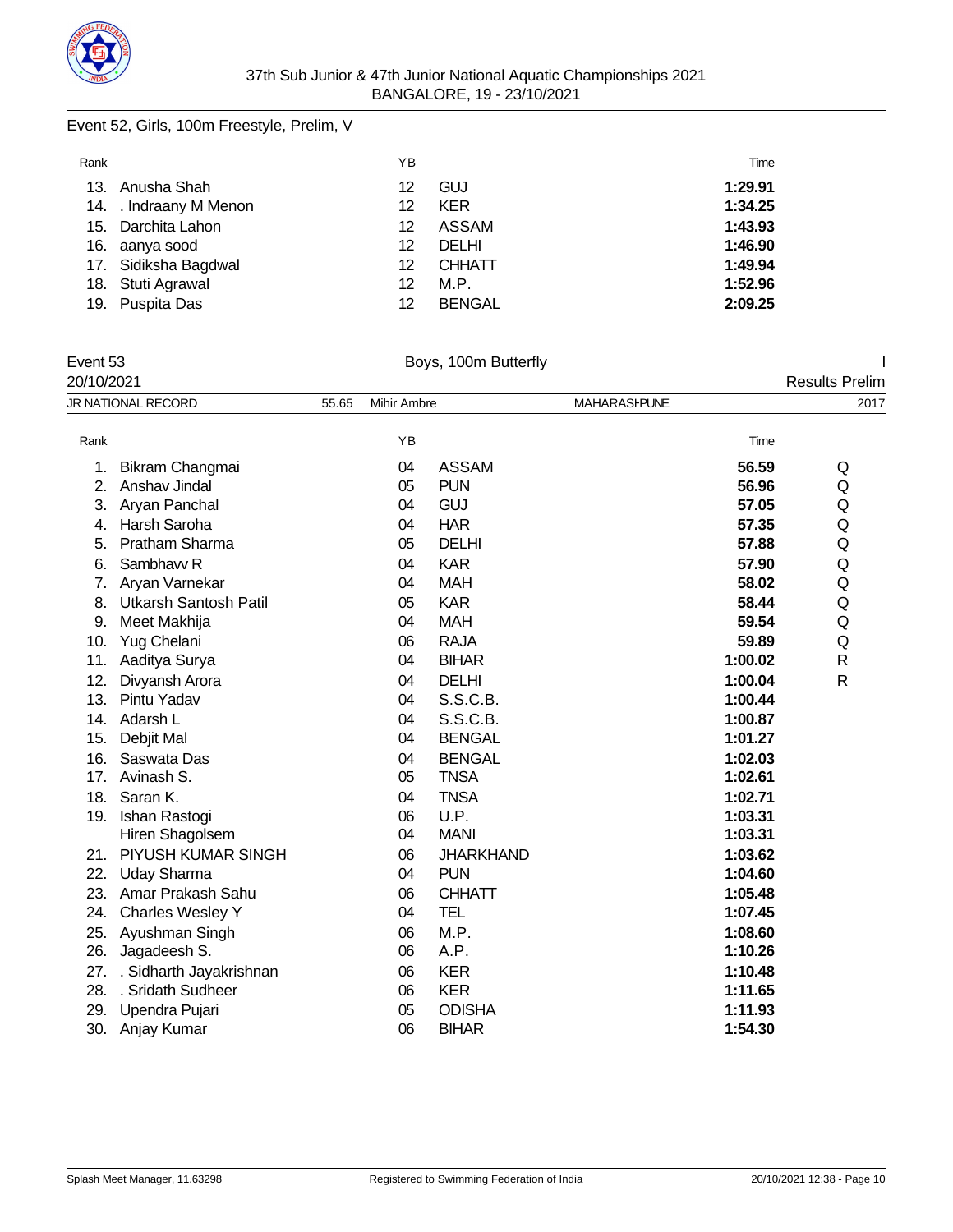

### 37th Sub Junior & 47th Junior National Aquatic Championships 2021 BANGALORE, 19 - 23/10/2021

| Event 54<br>20/10/2021 |                                                |         | Women, 100m Butterfly |               |            |                  |      |  |
|------------------------|------------------------------------------------|---------|-----------------------|---------------|------------|------------------|------|--|
|                        | <b>JR NATIONAL RECORD</b>                      | 1:04.66 | <b>DAMINI GOWDA</b>   |               | <b>KAR</b> | <b>BANGALORE</b> | 2016 |  |
| Rank                   |                                                |         | YB                    |               |            | Time             |      |  |
| 1.                     | Astha Choudhury<br><b>NATIONAL MEET RECORD</b> |         | 04                    | <b>ASSAM</b>  |            | 1:03.58          | Q    |  |
| 2.                     | Apeksha Fernandes                              |         | 05                    | <b>MAH</b>    |            | 1:04.85          | Q    |  |
| 3.                     | Nina Venkatesh                                 |         | 05                    | <b>KAR</b>    |            | 1:04.94          | Q    |  |
| 4.                     | Nilabjaa Ghosh                                 |         | 05                    | <b>BENGAL</b> |            | 1:05.44          | Q    |  |
| 5.                     | Kanya Nayyar                                   |         | 04                    | M.P.          |            | 1:05.79          | Q    |  |
| 6.                     | Disha Bhandari                                 |         | 04                    | U.P.          |            | 1:06.05          | Q    |  |
| 7.                     | Uttara Gogoi                                   |         | 04                    | <b>ASSAM</b>  |            | 1:06.38          | Q    |  |
| 8.                     | Naisha Shetty                                  |         | 06                    | <b>KAR</b>    |            | 1:06.96          | Q    |  |
| 9.                     | Hema                                           |         | 04                    | <b>DELHI</b>  |            | 1:09.32          | Q    |  |
| 10.                    | Jasnoor Kaur                                   |         | 06                    | <b>PUN</b>    |            | 1:09.65          | Q    |  |
| 11.                    | <b>Dhara Patel</b>                             |         | 06                    | <b>GUJ</b>    |            | 1:10.68          | R    |  |
| 12.                    | Kiara Bangera                                  |         | 06                    | <b>MAH</b>    |            | 1:11.00          | R    |  |
| 13.                    | Isha Ghosal                                    |         | 06                    | <b>BENGAL</b> |            | 1:13.16          |      |  |
| 14.                    | Lara Singh                                     |         | 06                    | <b>HAR</b>    |            | 1:13.35          |      |  |
| 15.                    | Nidhi Vora                                     |         | 06                    | <b>TNSA</b>   |            | 1:15.77          |      |  |
| 16.                    | Sohaliya Syed                                  |         | 06                    | <b>TNSA</b>   |            | 1:16.12          |      |  |
| 17.                    | Azinkya Singh                                  |         | 06                    | <b>CHHATT</b> |            | 1:16.97          |      |  |
| 18.                    | Sanjana K                                      |         | 05                    | TEL           |            | 1:21.54          |      |  |
| 19.                    | . Veda Dinesh                                  |         | 05                    | <b>KER</b>    |            | 1:22.43          |      |  |
| 20.                    | KAMYA BHARDWAJ                                 |         | 06                    | <b>HAR</b>    |            | 1:26.12          |      |  |
| 21.                    | Akankshya Nayak                                |         | 06                    | <b>ODISHA</b> |            | 1:43.07          |      |  |
| 22.                    | <b>SAMIYA TANZEEM SHAIK</b>                    |         | 06                    | A.P.          |            | 2:03.23          |      |  |

| Event 55   |                           |       |                | Boys, 50m Breaststroke |    |             |       |                       |  |
|------------|---------------------------|-------|----------------|------------------------|----|-------------|-------|-----------------------|--|
| 20/10/2021 |                           |       |                |                        |    |             |       | <b>Results Prelim</b> |  |
|            | JR NATIONAL RECORD        | 31.33 | Swadesh Mondal |                        | 03 | <b>PUNE</b> |       | 2018                  |  |
| Rank       |                           |       | YB             |                        |    |             | Time  |                       |  |
| 1.         | Abhishek Kannaujia        |       | 07             | S.S.C.B.               |    |             | 33.18 | Q                     |  |
| 2.         | Surya Jhoyappa O R        |       | 07             | <b>KAR</b>             |    |             | 33.49 | Q                     |  |
| 3.         | <b>Basit Ahmed</b>        |       | 07             | S.S.C.B.               |    |             | 33.64 | Q                     |  |
|            | Mohammad Anas             |       | 07             | <b>RAJA</b>            |    |             | 33.64 | Q                     |  |
| 5.         | <b>Bhhagya Gahlaut</b>    |       | 07             | DELHI                  |    |             | 33.89 | Q                     |  |
|            | Suyog Gowda L             |       | 07             | <b>KAR</b>             |    |             | 33.89 | Q                     |  |
| 7.         | Partha Dutta              |       | 08             | <b>ASSAM</b>           |    |             | 34.19 | Q                     |  |
| 8.         | Angshuman Kashyap         |       | 08             | <b>ASSAM</b>           |    |             | 34.35 | Q                     |  |
| 9.         | Konsam Malemnganba Meitei |       | 07             | <b>MANI</b>            |    |             | 35.43 | Q                     |  |
| 10.        | Jordan Domnic Franklin    |       | 08             | TEL                    |    |             | 35.62 | $\ddot{\text{?}}$     |  |
|            | Shlok Khopade             |       | 07             | MAH                    |    |             | 35.62 | $\ddot{\phantom{0}}$  |  |
| 12.        | <b>Akshat Kumar</b>       |       | 07             | <b>DELHI</b>           |    |             | 36.06 | $\mathsf{R}$          |  |
| 13.        | Agastya Sharma            |       | 07             | MAH                    |    |             | 36.77 |                       |  |
| 14.        | Ashutosh K                |       | 07             | TEL                    |    |             | 36.86 |                       |  |
| 15.        | Hriday Chikara            |       | 07             | U.P.                   |    |             | 37.21 |                       |  |
| 16.        | Ramrinder Singh           |       | 07             | <b>PUN</b>             |    |             | 37.33 |                       |  |
| 17.        | Rishabh Banerjee          |       | 08             | <b>BENGAL</b>          |    |             | 37.60 |                       |  |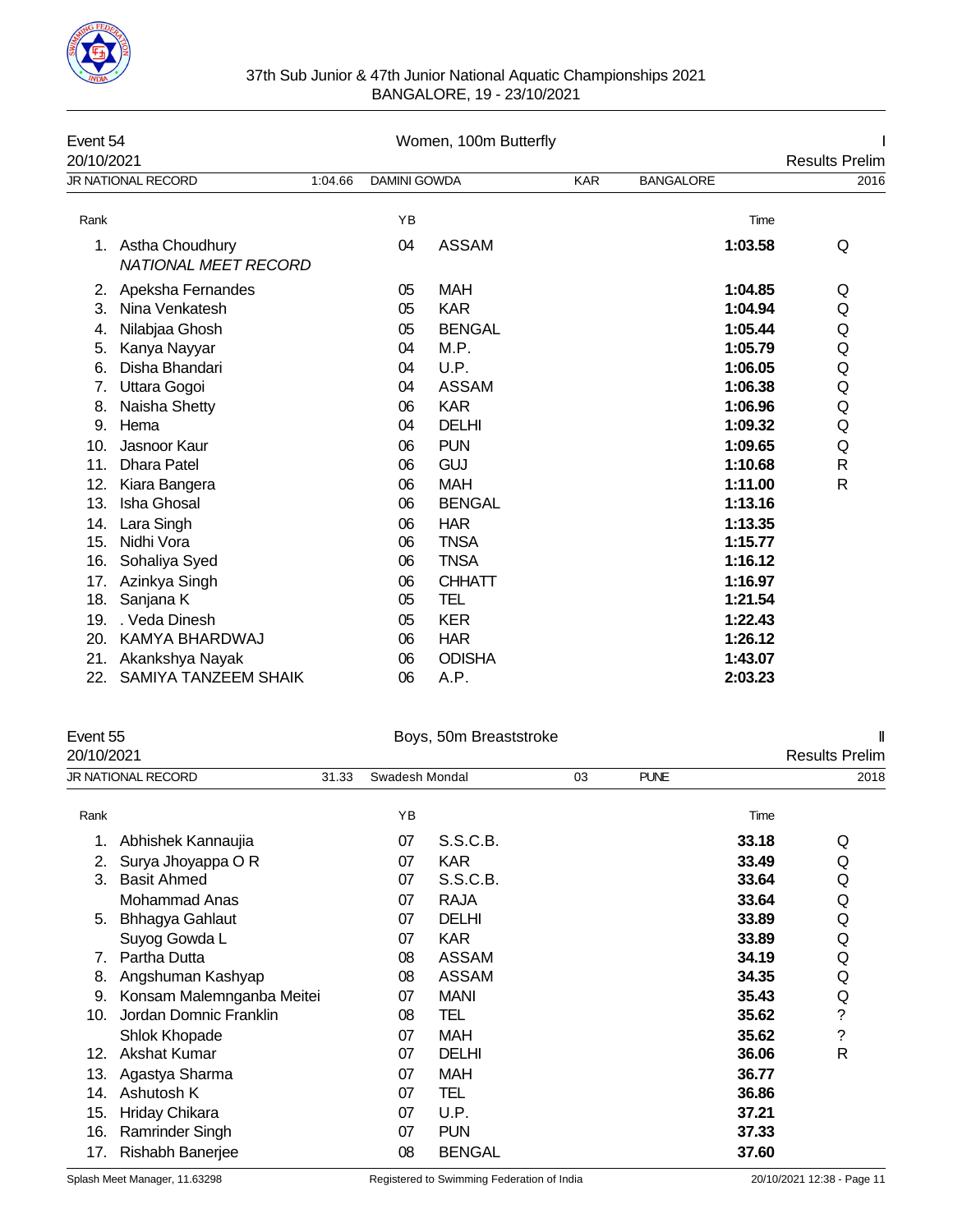

### Event 55, Boys, 50m Breaststroke, Prelim, II

| Rank |                     | ΥB |               | Time  |
|------|---------------------|----|---------------|-------|
|      | 18. Sahaya Sithin B | 08 | TNSA          | 37.66 |
| 19.  | Sathvik T           | 07 | A.P.          | 37.79 |
|      | 20. Subramanian N   | 08 | TNSA          | 37.87 |
|      | 21. Yajat Gupta     | 07 | <b>ODISHA</b> | 37.95 |
|      | 22. Utsab Kole      | 07 | <b>BENGAL</b> | 38.04 |
|      | 23. Sarthi Basak    | 09 | <b>CHHATT</b> | 38.37 |
|      | 24. Gyan Gunjan     | 08 | <b>BIHAR</b>  | 39.50 |
|      | 25. Krishnau Karun  | 08 | M.P.          | 41.40 |
| 26.  | Aditya Kushawaha    | 07 | M.P.          | 42.04 |

Event 56 Girls, 50m Breaststroke II

| 20/10/2021       |                                           |       |             |                  |    |             |         | <b>Results Prelim</b> |
|------------------|-------------------------------------------|-------|-------------|------------------|----|-------------|---------|-----------------------|
|                  | JR NATIONAL RECORD                        | 35.01 | Vedika Amin |                  | 15 | <b>PUNE</b> |         | 2018                  |
| Rank             |                                           |       | YB          |                  |    |             | Time    |                       |
| 1.               | Manavi Varma                              |       | 08          | <b>KAR</b>       |    |             | 35.68   | Q                     |
| $\overline{2}$ . | Venika Parikh                             |       | 08          | <b>GUJ</b>       |    |             | 36.23   | Q                     |
| 3.               | Vihitha Nayana                            |       | 08          | <b>KAR</b>       |    |             | 36.71   | Q                     |
| 4.               | Rithvika M                                |       | 07          | <b>TEL</b>       |    |             | 36.99   | Q                     |
| 5.               | Pritha Debnath                            |       | 07          | <b>BENGAL</b>    |    |             | 37.67   | Q                     |
|                  | . Vanessa Antony                          |       | 07          | <b>KER</b>       |    |             | 37.67   | Q                     |
|                  | 7. Sanjana Pala                           |       | 07          | <b>MAH</b>       |    |             | 38.28   | Q                     |
| 8.               | Mannata Mishra                            |       | 07          | <b>ODISHA</b>    |    |             | 38.47   | Q                     |
|                  | 9. Vedika Sriram                          |       | 08          | <b>TNSA</b>      |    |             | 38.69   | Q                     |
|                  | 10. Preshetha P                           |       | 07          | <b>TNSA</b>      |    |             | 38.99   | Q                     |
| 11.              | Jahnavi Changmai                          |       | 09          | <b>ASSAM</b>     |    |             | 39.05   | $\mathsf{R}$          |
| 12.              | Diya Patel                                |       | 07          | <b>GUJ</b>       |    |             | 39.68   | $\mathsf{R}$          |
|                  | 13. Samrudhi Marne                        |       | 09          | <b>MAH</b>       |    |             | 40.07   |                       |
|                  | 14. Arhee Buragohain                      |       | 08          | <b>ASSAM</b>     |    |             | 40.52   |                       |
|                  | 15. Mehuli Ghosh                          |       | 08          | <b>BENGAL</b>    |    |             | 41.16   |                       |
|                  | 16. Suhani R Sharma                       |       | 07          | <b>DELHI</b>     |    |             | 41.19   |                       |
| 17.              | Samiya Shingari                           |       | 09          | <b>HAR</b>       |    |             | 41.24   |                       |
|                  | 18. Priyanshi Dalal                       |       | 07          | <b>HAR</b>       |    |             | 41.30   |                       |
|                  | 19. Kevashri Devi Kangabam                |       | 08          | <b>MANI</b>      |    |             | 41.47   |                       |
|                  | 20. . Ananya Pradeep Kumar                |       | 08          | <b>KER</b>       |    |             | 41.97   |                       |
|                  | 21. Avni Chhabra                          |       | 08          | <b>PUN</b>       |    |             | 42.19   |                       |
| 22.              | Shivani Reddy A                           |       | 08          | <b>TEL</b>       |    |             | 42.26   |                       |
| 23.              | Darpan Sirohi                             |       | 08          | M.P.             |    |             | 42.29   |                       |
| 24.              | Pooja Rawool                              |       | 09          | <b>GOA</b>       |    |             | 42.36   |                       |
| 25.              | Pavani Sarayu N                           |       | 08          | A.P.             |    |             | 43.48   |                       |
| 26.              | Charvi Sharma                             |       | 07          | <b>RAJA</b>      |    |             | 43.60   |                       |
| 27.              | AMANDHAA DUWANIA SINGPHO                  |       | 07          | <b>DELHI</b>     |    |             | 45.64   |                       |
| 28.              | <b>DEEPSHIKHA KUMARI</b>                  |       | 07          | U.P.             |    |             | 45.83   |                       |
| 29.              | Geetika Ghosh                             |       | 09          | <b>CHHATT</b>    |    |             | 46.53   |                       |
|                  | 30. PHOEBE ROHLUZUALI                     |       | 07          | <b>MIZO</b>      |    |             | 56.87   |                       |
|                  | 31. Vibha Nishi Raj                       |       | 08          | <b>BIHAR</b>     |    |             | 59.10   |                       |
| 32.              | Sa-I-Banbet Zanetta Wanniang              |       | 08          | <b>MEGHALAYA</b> |    |             | 1:07.51 |                       |
| DSQ              | <b>Ekambir Kaur</b><br><b>EARLY START</b> |       | 07          | <b>PUN</b>       |    |             |         |                       |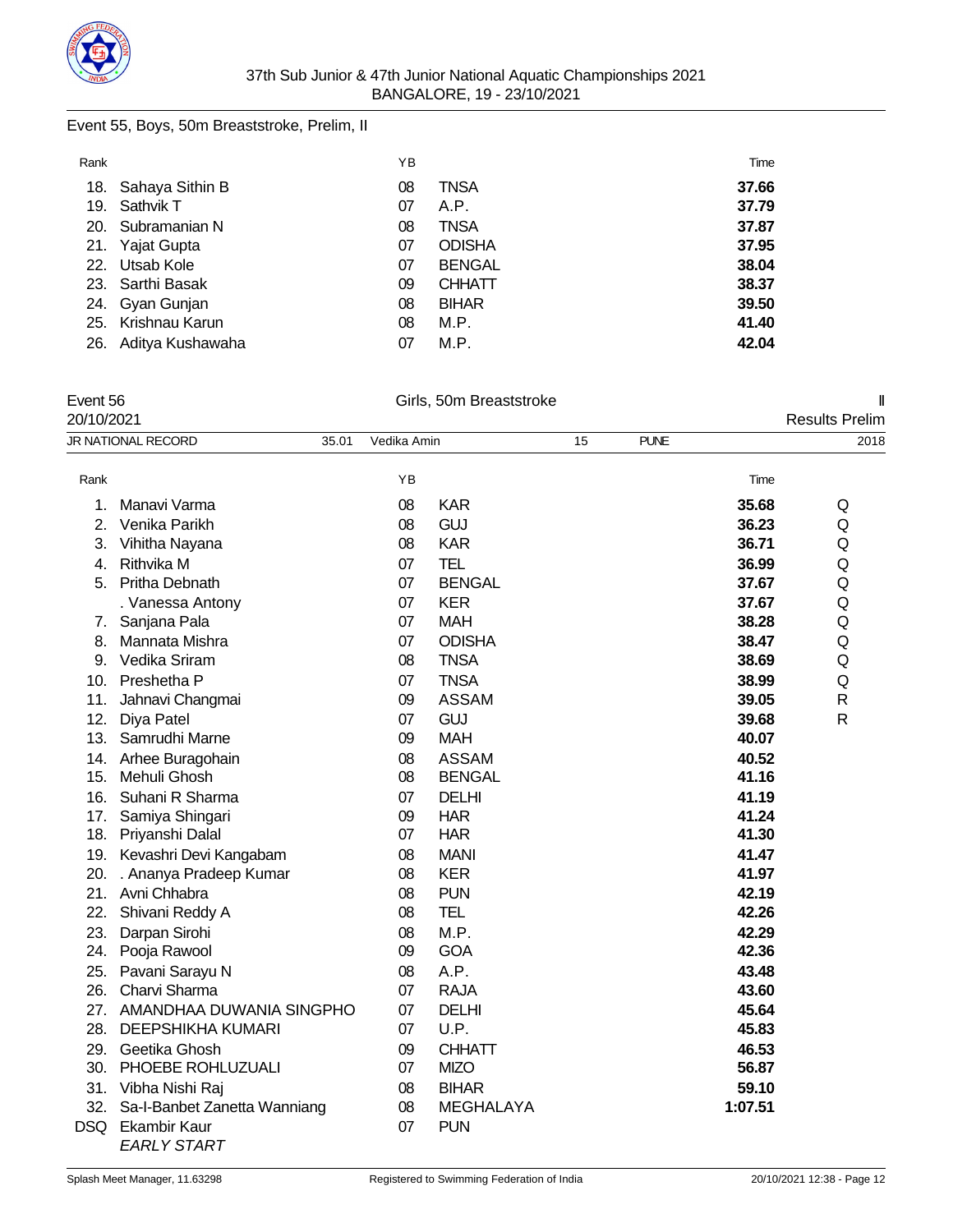

| Event 57<br>20/10/2021 |                                                           | Boys, 4 x 100m Medley |                        |                                               |          |         |                 |  |
|------------------------|-----------------------------------------------------------|-----------------------|------------------------|-----------------------------------------------|----------|---------|-----------------|--|
|                        | JR NATIONAL RECORD                                        | 4:14.69               | KARNATAKA              | <b>KARNATAKPUNE</b>                           |          |         | Results<br>2017 |  |
| Rank                   |                                                           |                       |                        |                                               |          | Time    |                 |  |
|                        | 1. KAR 1<br>Anantajit Mukherjee<br>Surya Jhoyappa O R     | 07<br>07              | <b>KAR</b>             | Niranjan Karthik B<br>Chinthan Shetty S       | 07<br>07 | 4:20.34 |                 |  |
|                        | 2. MAH<br>Utkarsh Gor<br>Shlok Khopade                    | 07<br>07              | <b>MAH</b>             | Shubham Joshi<br>Rishabh Das                  | 08<br>07 | 4:23.18 |                 |  |
|                        | 3. S.S.C.B. 1<br><b>Basit Ahmed</b><br>Abhishek Kannaujia | 07<br>07              | S.S.C.B.               | Aditya Thapa<br>Angad Sahani                  | 07<br>07 | 4:26.27 |                 |  |
|                        | 4. ASSAM 1<br>Sanskar Bhuyan<br>Partha Dutta              | 08<br>08              | <b>ASSAM</b>           | <b>Tirthank Pegu</b><br>Angshuman Kashyap     | 08<br>08 | 4:32.51 |                 |  |
|                        | 5. DELHI 1<br>Pranav singh<br>Dhruv Sejwal                | 07<br>08              | <b>DELHI</b>           | Robin Sen<br>Bhhagya Gahlaut                  | 07<br>07 | 4:33.95 |                 |  |
|                        | 6. BENGAL<br>Kanish Chakraborty<br>Saikat Chatterjee      | 08<br>07              | <b>BENGAL</b>          | Anish Swarnakar<br>Dibyendu Nag               | 07<br>07 | 4:34.37 |                 |  |
|                        | 7. TEL<br>Suhas Preetham M<br>Varshith Dhulipudi          | 08<br>08              | <b>TEL</b>             | Vishu Vardhan Gundu<br>Jordan Domnic Franklin | 07<br>08 | 4:34.61 |                 |  |
|                        | 8. TNSA 5<br>Kishan B<br>Dharshan R                       | 07<br>08              | <b>TNSA</b>            | Rishwanth M.S.<br>Sanjeev Athavan K.          | 07<br>07 | 4:42.84 |                 |  |
|                        | 9. A.P. 2<br>Sarath M<br>Ganesh Chakradhar J              | 07<br>08              | A.P.                   | Deva Ganesh N<br>Sathvik T                    | 07<br>07 | 4:50.88 |                 |  |
|                        | 10. ODISHA 2<br>Manojit Roy<br>Saatvik Pandey             | 08<br>08              | <b>ODISHA</b>          | Anshuman Merli<br>Yajat Gupta                 | 07<br>07 | 5:15.90 |                 |  |
| Event 58<br>20/10/2021 |                                                           |                       | Girls, 4 x 100m Medley |                                               |          |         | Ш<br>Results    |  |

JR NATIONAL RECORD 4:39.26 SFI 15 PUNE 2018

Rank Time